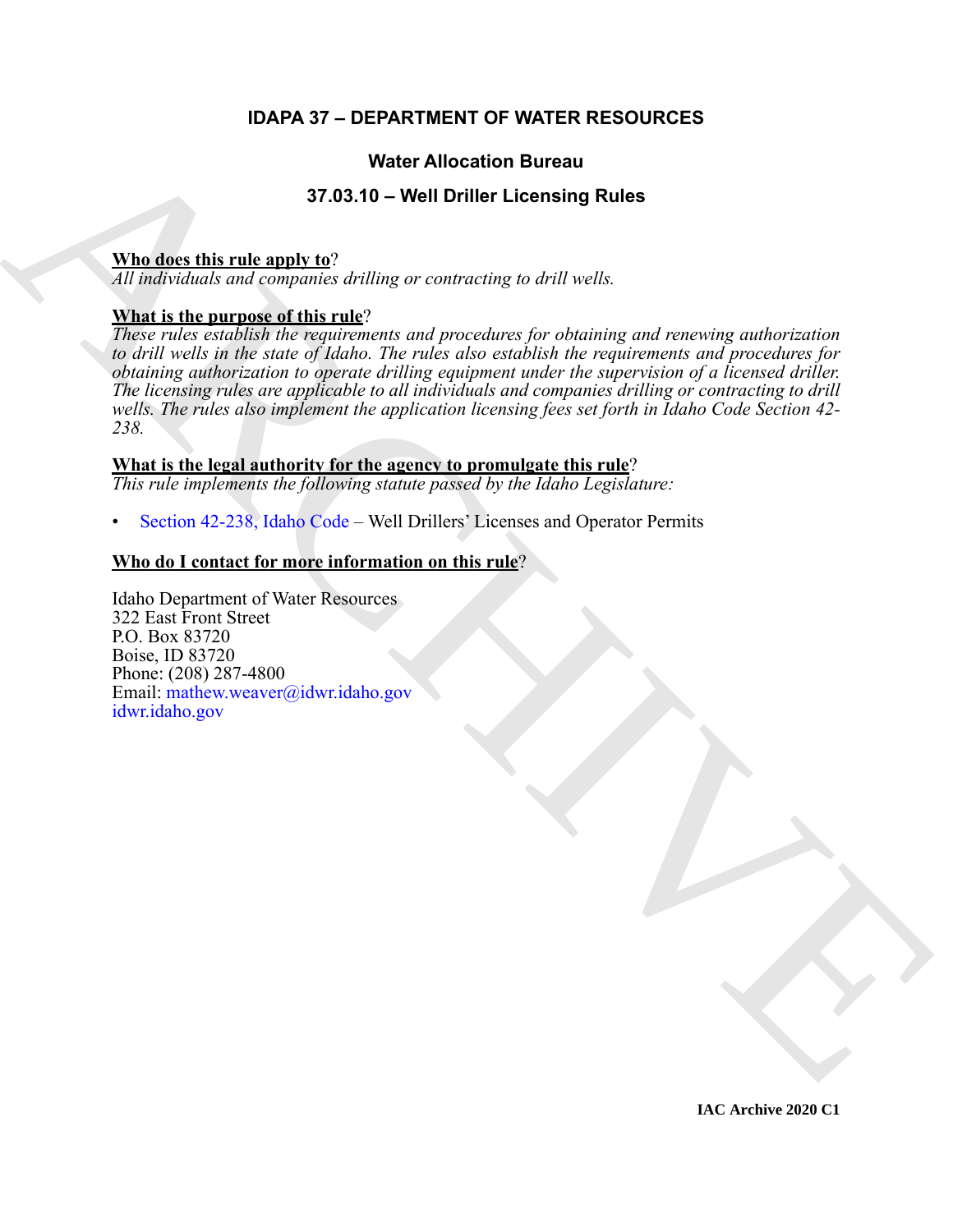# *Table of Contents*

## **37.03.10 – Well Driller Licensing Rules**

| 37.03.10 - Well Driller Licensing Rules                                          |
|----------------------------------------------------------------------------------|
|                                                                                  |
|                                                                                  |
|                                                                                  |
|                                                                                  |
|                                                                                  |
|                                                                                  |
| 021. Construction And Use Of Holes That Are Not Wells (Rule 21).  6              |
|                                                                                  |
|                                                                                  |
|                                                                                  |
|                                                                                  |
| 033. Processing Application For A Driller's License Or Operator's Permit         |
|                                                                                  |
|                                                                                  |
| 036. Expiration And Renewal Of An Operator's Permit (Rule 36).  10               |
| 037. Processing Application To Renew License Or Operator's Permit (Rule 37).  10 |
|                                                                                  |
| 050. Duties And Responsibilities Of Drillers, Companies And Operators            |
|                                                                                  |
|                                                                                  |
|                                                                                  |
|                                                                                  |
| 071. Continuing Education Committee Contingency Plan (Rule 71).  14              |
|                                                                                  |
|                                                                                  |
|                                                                                  |
| 15                                                                               |
|                                                                                  |
|                                                                                  |
|                                                                                  |
|                                                                                  |
|                                                                                  |
|                                                                                  |
|                                                                                  |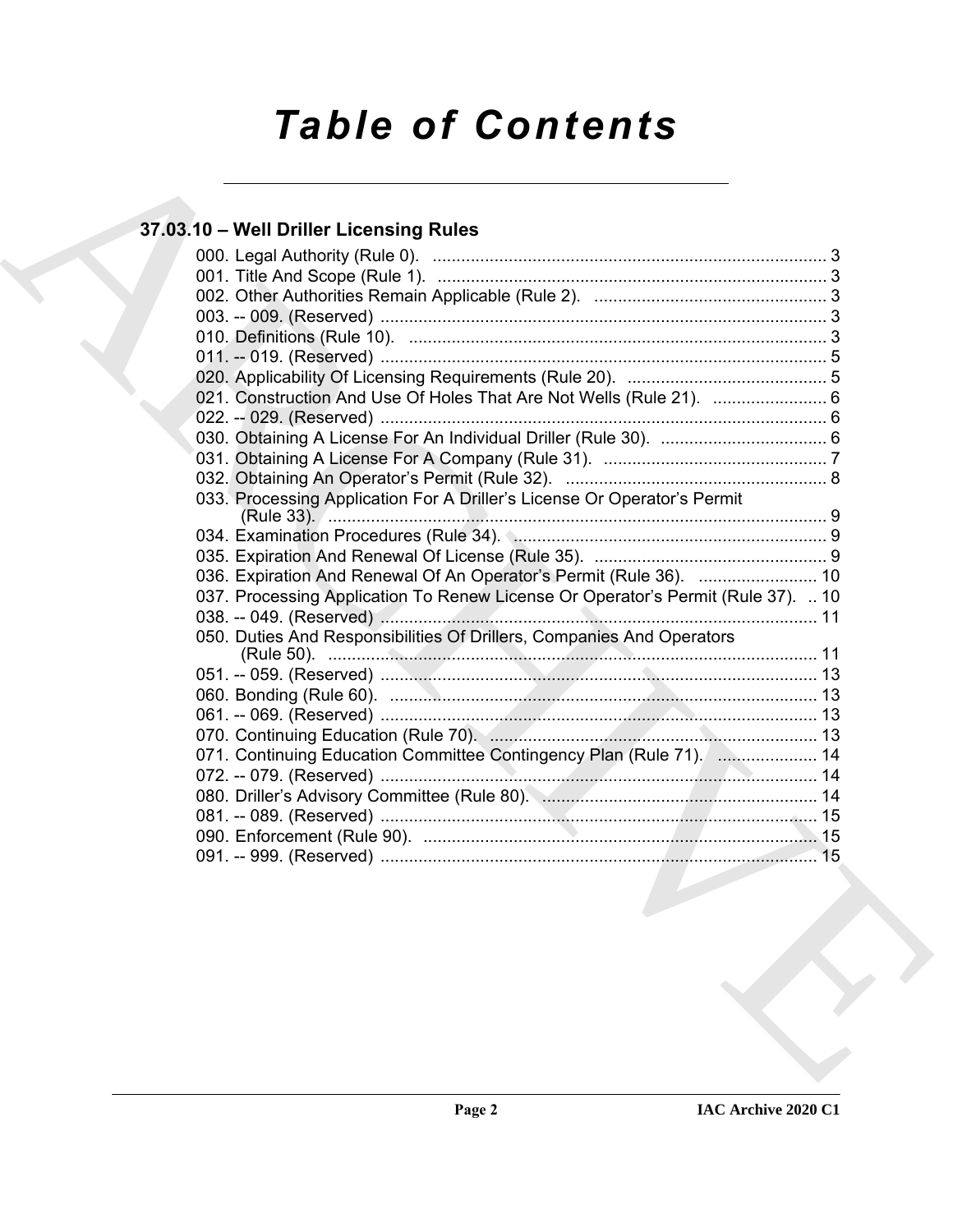#### **37.03.10 – WELL DRILLER LICENSING RULES**

#### <span id="page-2-19"></span><span id="page-2-1"></span><span id="page-2-0"></span>**000. LEGAL AUTHORITY (RULE 0).**

The Idaho Water Resource Board adopts these rules under the authority provided by Section 42-238, Idaho Code.

 $(3-20-20)T$ 

#### <span id="page-2-2"></span>**001. TITLE AND SCOPE (RULE 1).**

<span id="page-2-21"></span>**01.** Title. The title of this chapter is "Well Driller Licensing Rules." (3-20-20)T

**02. Scope**. These rules establish the requirements and procedures for obtaining and renewing authorization to drill wells in the state of Idaho. The rules also establish the requirements and procedures for obtaining authorization to operate drilling equipment under the supervision of a licensed driller. The licensing rules are applicable to all individuals and companies drilling or contracting to drill wells. (3-20-20)T

#### <span id="page-2-20"></span><span id="page-2-3"></span>**002. OTHER AUTHORITIES REMAIN APPLICABLE (RULE 2).**

Nothing in these rules limits the director's authority to take alternative or additional actions relating to the licensing of well drillers and permitting of operators as provided by Idaho law. (3-20-20)T

#### <span id="page-2-4"></span>**003. -- 009. (RESERVED)**

#### <span id="page-2-6"></span><span id="page-2-5"></span>**010. DEFINITIONS (RULE 10).**

Unless the context otherwise requires, the following definitions govern these rules. (3-20-20)T

<span id="page-2-9"></span><span id="page-2-8"></span><span id="page-2-7"></span>**01. Abandonment**. See Decommissioned Well. (3-20-20)T

**02. Adequate Supervision**. Inspection and observation of each drilling operation and the associated drilling site by the licensed driller that has responsible charge during the critical phases of drilling to assure compliance with well construction standards and drilling permit conditions. (3-20-20)T

**03. Applicant**. An individual that submits to the department a complete application for a license or operator's permit or a company that submits a complete application for a license. (3-20-20)T

<span id="page-2-10"></span>**04. Area of Drilling Concern**. An area designated by the director in accordance with Section 42-238, Idaho Code, within which special drilling procedures and equipment are needed to prevent waste or contamination of the ground water. (3-20-20)T

**05.** Auxiliary Equipment. Powered equipment, other than the drill rig, used for grouting, installing or g casing, welding casings and screens, and other tasks necessary for drilling a well. (3-20-20) advancing casing, welding casings and screens, and other tasks necessary for drilling a well.

<span id="page-2-14"></span><span id="page-2-13"></span><span id="page-2-12"></span><span id="page-2-11"></span>**06. Board**. The Idaho Water Resource Board. (3-20-20)T

**07. Bond**. A cash or surety bond obtained by a licensed driller or company payable to the director to provide funding for abandonment or repair should the driller fail to comply with well construction standards, and to allow information to be collected concerning the drilling of the well if the driller fails to submit a timely, accurate driller's report. (3-20-20)T

**08.** Bottom Hole Temperature of an Existing or Proposed Well. The temperature of the ground countered in the bottom of a well or borehole. (3-20-20)T water encountered in the bottom of a well or borehole.

<span id="page-2-16"></span><span id="page-2-15"></span>**09. Company**. A firm, co-partnership, corporation or association licensed in accordance with these (in the unit) or contract to drill wells. rules to drill or contract to drill wells.

The labels Water Reverse Bostnes also as a constant track and since the same of the same of the same of the same of the same of the same of the same of the same of the same of the same of the same of the same of the same **10. Compliance History**. An applicant's record of compliance with the laws and rules of Idaho and other states relating to drilling of wells. The record includes, but is not limited to, the applicant's record of obtaining and complying with drilling permits; filing accurate and complete well driller's reports on time; adhering to well construction standards and other rules relating to drilling; and the number, nature and resolution of violations of laws, rules and conditions on licenses, operator's permits and drilling permits. (3-20-20) rules and conditions on licenses, operator's permits and drilling permits.

**11. Continuing Education**. Education or training pertinent to the drilling industry and the construction, modification or decommissioning of wells. (3-20-20)T

<span id="page-2-18"></span><span id="page-2-17"></span>**12. Continuing Education Committee (CEC)**. A committee whose purpose is to review and approve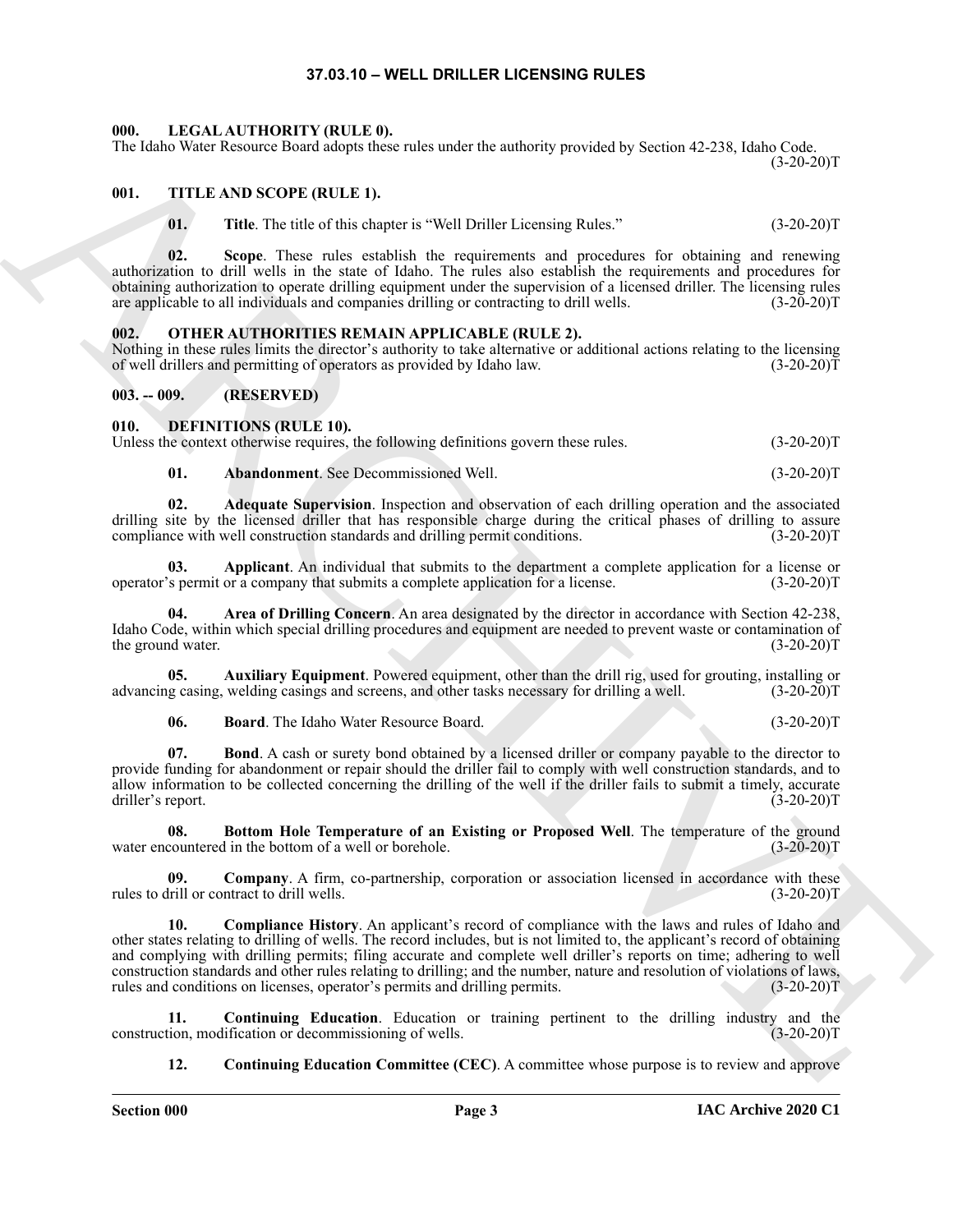activities related to continuing education credit. (3-20-20)T

<span id="page-3-1"></span><span id="page-3-0"></span>**13. Credit Unit**. The unit of measurement for continuing education requirements. (3-20-20)T

**Construent of Water Associates**<br>
activities and the continuum vector of the construent of the state of the state of the construction (3.2020)<br>
ARCHIVE THE CONSTRUCT THE CONSTRUCT THE CONSTRUCT THE CONSTRUCT THE CONSTRUCT **14. Critical Phases of Drilling**. Drilling tasks that require the added experience of a licensed driller to assure completion of the well in accordance with the well construction standards and conditions of drilling permits. These tasks include, but are not limited to, placement of required casings and seals, testing of casings and seals, and resolving problems such as casing or joint failures, heaving formations, lost circulation, and encountering high pressure or high temperature water. (3-20-20)T

**15. Decommissioned (Abandoned) Well**. Any well which has been permanently removed from service and filled or plugged in accordance with these rules so as to meet the intent of these rules. A properly decommissioned well will not: (3-20-20) decommissioned well will not:

<span id="page-3-2"></span>**a.** Produce or accept fluids; (3-20-20)T

**b.** Serve as a conduit for the movement of contaminants inside or outside the well casing; or  $(3-20-20)T$ 

**c.** Allow the movement of surface or ground water into unsaturated zones, into another aquifer, or aquifers. (3-20-20) between aquifers.

<span id="page-3-5"></span><span id="page-3-4"></span><span id="page-3-3"></span>**16. Department**. The Idaho Department of Water Resources. (3-20-20)T

**17. Director**. The director of the Idaho Department of Water Resources or his duly authorized tative. (3-20-20)T representative.

**18. Drilling or Well Drilling**. The act of constructing a new well, or modifying, changing the tion, or decommissioning an existing well. (3-20-20) construction, or decommissioning an existing well.

<span id="page-3-6"></span>**19. Drilling Permit**. Authorization by the department to drill a well as provided in Section 42-235, Idaho Code. (3-20-20)T

<span id="page-3-7"></span>**20. Drilling Site**. The location of the drill rig and immediate area where the drill rig and auxiliary nt are set up to drill a well. (3-20-20) equipment are set up to drill a well.

<span id="page-3-8"></span>**21. Global Positioning System (GPS)**. A global navigational receiver unit and satellite system used to triangulate a geographic position. (3-20-20)T

<span id="page-3-9"></span>**22. License**. A certificate issued by the director to an individual or a company upon meeting the requirements of Section 42-238, Idaho Code, and these rules authorizing the drilling of wells permitted in accordance with Section 42-235, Idaho Code. (3-20-20)T

<span id="page-3-10"></span>**23. Licensed Driller**. An individual having a license to drill wells and is authorized and required to supervise operators in the state of Idaho. (3-20-20)T

<span id="page-3-11"></span>**24.** Modify. To deepen a well, increase or decrease the diameter of the casing or the well bore, install a liner, place a screen, perforate existing casing or liners, alter the seal between the casing and the well bore, or alter the well to not meet well construction standards. (3-20-20)T

<span id="page-3-12"></span>**25. Operator**. An individual holding either a class I or class II operator's permit issued in accordance with these rules. (3-20-20)T

**26. Operator's Permit**. A certificate issued by the director upon meeting the requirements of Section 42-238, Idaho Code, and these rules allowing the holder to operate a drill rig as provided in these rules. (3-20-20)T

<span id="page-3-14"></span><span id="page-3-13"></span>**27. Principal Driller**. A licensed driller in responsible charge of a company's drilling activities, which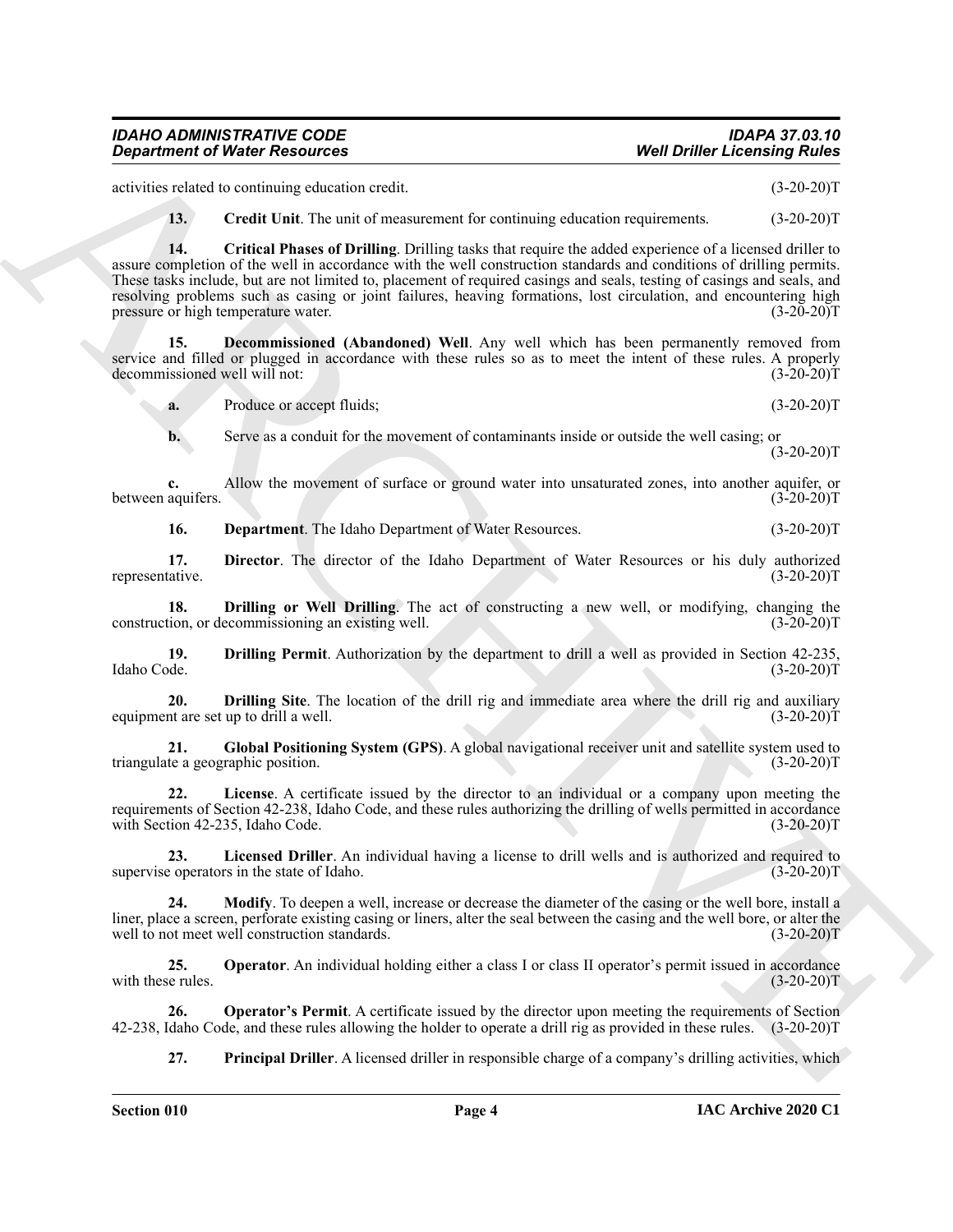<span id="page-4-7"></span>

| has been designated the principal driller by the company with the department.<br>$(3-20-20)T$<br>28.<br><b>Responsible Charge.</b> The responsibility for direction and control of a drilling operation to meet the<br>requirements of these rules including, but not limited to, the following activities:<br>$(3-20-20)T$<br>Contracting to drill a well;<br>$(3-20-20)T$<br>a.<br>Coordinate with property owner to locate a well to comply with applicable well construction<br>b.<br>standards;<br>$(3-20-20)T$<br>Setting up drilling equipment at the drilling site;<br>$(3-20-20)T$<br>c.<br>Drilling operations; and<br>$(3-20-20)T$<br>d.<br>Testing the adequacy of casing and seal;<br>$(3-20-20)T$<br>e.<br>Properly completing the well.<br>$(3-20-20)T$<br>f.<br>29.<br>Start Card. An expedited drilling permit process for the construction of cold water Single Family<br>residential wells.<br>$(3-20-20)T$<br>Well. An artificial excavation or opening in the ground more than eighteen (18) feet in vertical<br>30.<br>depth below land surface by which ground water of any temperature is sought or obtained. The depth of a well is<br>determined by measuring the maximum vertical distance between the land surface and the deepest portion of the well.<br>Any water encountered in the well is considered to be obtained for the purpose of these rules. Well also means any<br>waste disposal and injection well as defined by Section 42-3902, Idaho Code.<br>$(3-20-20)T$<br>31.<br>Well Construction Standards. IDAPA 37.03.09, "Well Construction Standards Rules," adopted<br>by the board.<br>$(3-20-20)T$<br>Well Driller's Report or Driller's Report. A report required by Section 42-238, Idaho Code,<br>32.<br>describing drilling of the well and supplying information required on forms provided by the department. (3-20-20)T<br>33.<br>Well Log. A diary maintained at the drilling site consistent with Section 42-238, Idaho Code.<br>$(3-20-20)T$<br>Well Rig or Drill Rig. Any power-driven percussion, rotary, boring, digging, jetting, or augering<br>34.<br>machine used in the drilling of a well.<br>$(3-20-20)T$<br>$011. - 019.$<br>(RESERVED)<br>020.<br>APPLICABILITY OF LICENSING REQUIREMENTS (RULE 20).<br>01.<br>Licensing Requirements. A well shall only be drilled by or under the responsible charge of a<br>licensed driller except that a property owner, who is not licensed, can construct a well on his property for his own use<br>without the aid of power-driven mechanical equipment.<br>$(3-20-20)T$<br>Driller to Have Responsible Charge of Other Workers. A licensed driller shall have responsible<br>02.<br>charge of all others engaged in a well drilling operation.<br>$(3-20-20)T$<br><b>Operators to Have Permits.</b> An individual assisting a licensed driller whose duties include<br>03.<br>operation of a drill rig or auxiliary equipment shall possess an operator's permit as provided in these rules. If the<br>driller is not present at the well site at all times that drilling operations are being conducted, one or more of those<br>operating the equipment in the driller's absence shall have a class II operator's permit. The driller shall provide<br>adequate supervision of class II operators. An individual having a class I operator permit shall be supervised by a<br>licensed driller or a class II operator at all times when operating the drill rig or auxiliary equipment.<br>$(3-20-20)T$<br>Laborer Exempted. An individual whose duties at the drilling site do not include operation of the<br>04. | <b>Department of Water Resources</b> | <b>Well Driller Licensing Rules</b> |  |
|----------------------------------------------------------------------------------------------------------------------------------------------------------------------------------------------------------------------------------------------------------------------------------------------------------------------------------------------------------------------------------------------------------------------------------------------------------------------------------------------------------------------------------------------------------------------------------------------------------------------------------------------------------------------------------------------------------------------------------------------------------------------------------------------------------------------------------------------------------------------------------------------------------------------------------------------------------------------------------------------------------------------------------------------------------------------------------------------------------------------------------------------------------------------------------------------------------------------------------------------------------------------------------------------------------------------------------------------------------------------------------------------------------------------------------------------------------------------------------------------------------------------------------------------------------------------------------------------------------------------------------------------------------------------------------------------------------------------------------------------------------------------------------------------------------------------------------------------------------------------------------------------------------------------------------------------------------------------------------------------------------------------------------------------------------------------------------------------------------------------------------------------------------------------------------------------------------------------------------------------------------------------------------------------------------------------------------------------------------------------------------------------------------------------------------------------------------------------------------------------------------------------------------------------------------------------------------------------------------------------------------------------------------------------------------------------------------------------------------------------------------------------------------------------------------------------------------------------------------------------------------------------------------------------------------------------------------------------------------------------------------------------------------------------------------------------------------------------------------------------------------------------------------------------------------------------------------------------------------------------------------------------------------------------------------------------------------------------------------------------------------------------------------------------------------------------------------------------------------------------------------------------------------------------------------------------------------------------------------------------------------|--------------------------------------|-------------------------------------|--|
|                                                                                                                                                                                                                                                                                                                                                                                                                                                                                                                                                                                                                                                                                                                                                                                                                                                                                                                                                                                                                                                                                                                                                                                                                                                                                                                                                                                                                                                                                                                                                                                                                                                                                                                                                                                                                                                                                                                                                                                                                                                                                                                                                                                                                                                                                                                                                                                                                                                                                                                                                                                                                                                                                                                                                                                                                                                                                                                                                                                                                                                                                                                                                                                                                                                                                                                                                                                                                                                                                                                                                                                                                                  |                                      |                                     |  |
|                                                                                                                                                                                                                                                                                                                                                                                                                                                                                                                                                                                                                                                                                                                                                                                                                                                                                                                                                                                                                                                                                                                                                                                                                                                                                                                                                                                                                                                                                                                                                                                                                                                                                                                                                                                                                                                                                                                                                                                                                                                                                                                                                                                                                                                                                                                                                                                                                                                                                                                                                                                                                                                                                                                                                                                                                                                                                                                                                                                                                                                                                                                                                                                                                                                                                                                                                                                                                                                                                                                                                                                                                                  |                                      |                                     |  |
|                                                                                                                                                                                                                                                                                                                                                                                                                                                                                                                                                                                                                                                                                                                                                                                                                                                                                                                                                                                                                                                                                                                                                                                                                                                                                                                                                                                                                                                                                                                                                                                                                                                                                                                                                                                                                                                                                                                                                                                                                                                                                                                                                                                                                                                                                                                                                                                                                                                                                                                                                                                                                                                                                                                                                                                                                                                                                                                                                                                                                                                                                                                                                                                                                                                                                                                                                                                                                                                                                                                                                                                                                                  |                                      |                                     |  |
|                                                                                                                                                                                                                                                                                                                                                                                                                                                                                                                                                                                                                                                                                                                                                                                                                                                                                                                                                                                                                                                                                                                                                                                                                                                                                                                                                                                                                                                                                                                                                                                                                                                                                                                                                                                                                                                                                                                                                                                                                                                                                                                                                                                                                                                                                                                                                                                                                                                                                                                                                                                                                                                                                                                                                                                                                                                                                                                                                                                                                                                                                                                                                                                                                                                                                                                                                                                                                                                                                                                                                                                                                                  |                                      |                                     |  |
|                                                                                                                                                                                                                                                                                                                                                                                                                                                                                                                                                                                                                                                                                                                                                                                                                                                                                                                                                                                                                                                                                                                                                                                                                                                                                                                                                                                                                                                                                                                                                                                                                                                                                                                                                                                                                                                                                                                                                                                                                                                                                                                                                                                                                                                                                                                                                                                                                                                                                                                                                                                                                                                                                                                                                                                                                                                                                                                                                                                                                                                                                                                                                                                                                                                                                                                                                                                                                                                                                                                                                                                                                                  |                                      |                                     |  |
|                                                                                                                                                                                                                                                                                                                                                                                                                                                                                                                                                                                                                                                                                                                                                                                                                                                                                                                                                                                                                                                                                                                                                                                                                                                                                                                                                                                                                                                                                                                                                                                                                                                                                                                                                                                                                                                                                                                                                                                                                                                                                                                                                                                                                                                                                                                                                                                                                                                                                                                                                                                                                                                                                                                                                                                                                                                                                                                                                                                                                                                                                                                                                                                                                                                                                                                                                                                                                                                                                                                                                                                                                                  |                                      |                                     |  |
|                                                                                                                                                                                                                                                                                                                                                                                                                                                                                                                                                                                                                                                                                                                                                                                                                                                                                                                                                                                                                                                                                                                                                                                                                                                                                                                                                                                                                                                                                                                                                                                                                                                                                                                                                                                                                                                                                                                                                                                                                                                                                                                                                                                                                                                                                                                                                                                                                                                                                                                                                                                                                                                                                                                                                                                                                                                                                                                                                                                                                                                                                                                                                                                                                                                                                                                                                                                                                                                                                                                                                                                                                                  |                                      |                                     |  |
|                                                                                                                                                                                                                                                                                                                                                                                                                                                                                                                                                                                                                                                                                                                                                                                                                                                                                                                                                                                                                                                                                                                                                                                                                                                                                                                                                                                                                                                                                                                                                                                                                                                                                                                                                                                                                                                                                                                                                                                                                                                                                                                                                                                                                                                                                                                                                                                                                                                                                                                                                                                                                                                                                                                                                                                                                                                                                                                                                                                                                                                                                                                                                                                                                                                                                                                                                                                                                                                                                                                                                                                                                                  |                                      |                                     |  |
|                                                                                                                                                                                                                                                                                                                                                                                                                                                                                                                                                                                                                                                                                                                                                                                                                                                                                                                                                                                                                                                                                                                                                                                                                                                                                                                                                                                                                                                                                                                                                                                                                                                                                                                                                                                                                                                                                                                                                                                                                                                                                                                                                                                                                                                                                                                                                                                                                                                                                                                                                                                                                                                                                                                                                                                                                                                                                                                                                                                                                                                                                                                                                                                                                                                                                                                                                                                                                                                                                                                                                                                                                                  |                                      |                                     |  |
|                                                                                                                                                                                                                                                                                                                                                                                                                                                                                                                                                                                                                                                                                                                                                                                                                                                                                                                                                                                                                                                                                                                                                                                                                                                                                                                                                                                                                                                                                                                                                                                                                                                                                                                                                                                                                                                                                                                                                                                                                                                                                                                                                                                                                                                                                                                                                                                                                                                                                                                                                                                                                                                                                                                                                                                                                                                                                                                                                                                                                                                                                                                                                                                                                                                                                                                                                                                                                                                                                                                                                                                                                                  |                                      |                                     |  |
|                                                                                                                                                                                                                                                                                                                                                                                                                                                                                                                                                                                                                                                                                                                                                                                                                                                                                                                                                                                                                                                                                                                                                                                                                                                                                                                                                                                                                                                                                                                                                                                                                                                                                                                                                                                                                                                                                                                                                                                                                                                                                                                                                                                                                                                                                                                                                                                                                                                                                                                                                                                                                                                                                                                                                                                                                                                                                                                                                                                                                                                                                                                                                                                                                                                                                                                                                                                                                                                                                                                                                                                                                                  |                                      |                                     |  |
|                                                                                                                                                                                                                                                                                                                                                                                                                                                                                                                                                                                                                                                                                                                                                                                                                                                                                                                                                                                                                                                                                                                                                                                                                                                                                                                                                                                                                                                                                                                                                                                                                                                                                                                                                                                                                                                                                                                                                                                                                                                                                                                                                                                                                                                                                                                                                                                                                                                                                                                                                                                                                                                                                                                                                                                                                                                                                                                                                                                                                                                                                                                                                                                                                                                                                                                                                                                                                                                                                                                                                                                                                                  |                                      |                                     |  |
|                                                                                                                                                                                                                                                                                                                                                                                                                                                                                                                                                                                                                                                                                                                                                                                                                                                                                                                                                                                                                                                                                                                                                                                                                                                                                                                                                                                                                                                                                                                                                                                                                                                                                                                                                                                                                                                                                                                                                                                                                                                                                                                                                                                                                                                                                                                                                                                                                                                                                                                                                                                                                                                                                                                                                                                                                                                                                                                                                                                                                                                                                                                                                                                                                                                                                                                                                                                                                                                                                                                                                                                                                                  |                                      |                                     |  |
|                                                                                                                                                                                                                                                                                                                                                                                                                                                                                                                                                                                                                                                                                                                                                                                                                                                                                                                                                                                                                                                                                                                                                                                                                                                                                                                                                                                                                                                                                                                                                                                                                                                                                                                                                                                                                                                                                                                                                                                                                                                                                                                                                                                                                                                                                                                                                                                                                                                                                                                                                                                                                                                                                                                                                                                                                                                                                                                                                                                                                                                                                                                                                                                                                                                                                                                                                                                                                                                                                                                                                                                                                                  |                                      |                                     |  |
|                                                                                                                                                                                                                                                                                                                                                                                                                                                                                                                                                                                                                                                                                                                                                                                                                                                                                                                                                                                                                                                                                                                                                                                                                                                                                                                                                                                                                                                                                                                                                                                                                                                                                                                                                                                                                                                                                                                                                                                                                                                                                                                                                                                                                                                                                                                                                                                                                                                                                                                                                                                                                                                                                                                                                                                                                                                                                                                                                                                                                                                                                                                                                                                                                                                                                                                                                                                                                                                                                                                                                                                                                                  |                                      |                                     |  |
|                                                                                                                                                                                                                                                                                                                                                                                                                                                                                                                                                                                                                                                                                                                                                                                                                                                                                                                                                                                                                                                                                                                                                                                                                                                                                                                                                                                                                                                                                                                                                                                                                                                                                                                                                                                                                                                                                                                                                                                                                                                                                                                                                                                                                                                                                                                                                                                                                                                                                                                                                                                                                                                                                                                                                                                                                                                                                                                                                                                                                                                                                                                                                                                                                                                                                                                                                                                                                                                                                                                                                                                                                                  |                                      |                                     |  |
|                                                                                                                                                                                                                                                                                                                                                                                                                                                                                                                                                                                                                                                                                                                                                                                                                                                                                                                                                                                                                                                                                                                                                                                                                                                                                                                                                                                                                                                                                                                                                                                                                                                                                                                                                                                                                                                                                                                                                                                                                                                                                                                                                                                                                                                                                                                                                                                                                                                                                                                                                                                                                                                                                                                                                                                                                                                                                                                                                                                                                                                                                                                                                                                                                                                                                                                                                                                                                                                                                                                                                                                                                                  |                                      |                                     |  |
|                                                                                                                                                                                                                                                                                                                                                                                                                                                                                                                                                                                                                                                                                                                                                                                                                                                                                                                                                                                                                                                                                                                                                                                                                                                                                                                                                                                                                                                                                                                                                                                                                                                                                                                                                                                                                                                                                                                                                                                                                                                                                                                                                                                                                                                                                                                                                                                                                                                                                                                                                                                                                                                                                                                                                                                                                                                                                                                                                                                                                                                                                                                                                                                                                                                                                                                                                                                                                                                                                                                                                                                                                                  |                                      |                                     |  |
|                                                                                                                                                                                                                                                                                                                                                                                                                                                                                                                                                                                                                                                                                                                                                                                                                                                                                                                                                                                                                                                                                                                                                                                                                                                                                                                                                                                                                                                                                                                                                                                                                                                                                                                                                                                                                                                                                                                                                                                                                                                                                                                                                                                                                                                                                                                                                                                                                                                                                                                                                                                                                                                                                                                                                                                                                                                                                                                                                                                                                                                                                                                                                                                                                                                                                                                                                                                                                                                                                                                                                                                                                                  |                                      |                                     |  |
|                                                                                                                                                                                                                                                                                                                                                                                                                                                                                                                                                                                                                                                                                                                                                                                                                                                                                                                                                                                                                                                                                                                                                                                                                                                                                                                                                                                                                                                                                                                                                                                                                                                                                                                                                                                                                                                                                                                                                                                                                                                                                                                                                                                                                                                                                                                                                                                                                                                                                                                                                                                                                                                                                                                                                                                                                                                                                                                                                                                                                                                                                                                                                                                                                                                                                                                                                                                                                                                                                                                                                                                                                                  |                                      |                                     |  |

#### <span id="page-4-13"></span><span id="page-4-12"></span><span id="page-4-11"></span><span id="page-4-10"></span><span id="page-4-9"></span><span id="page-4-8"></span><span id="page-4-0"></span>**011. -- 019. (RESERVED)**

#### <span id="page-4-6"></span><span id="page-4-5"></span><span id="page-4-4"></span><span id="page-4-3"></span><span id="page-4-2"></span><span id="page-4-1"></span>**020. APPLICABILITY OF LICENSING REQUIREMENTS (RULE 20).**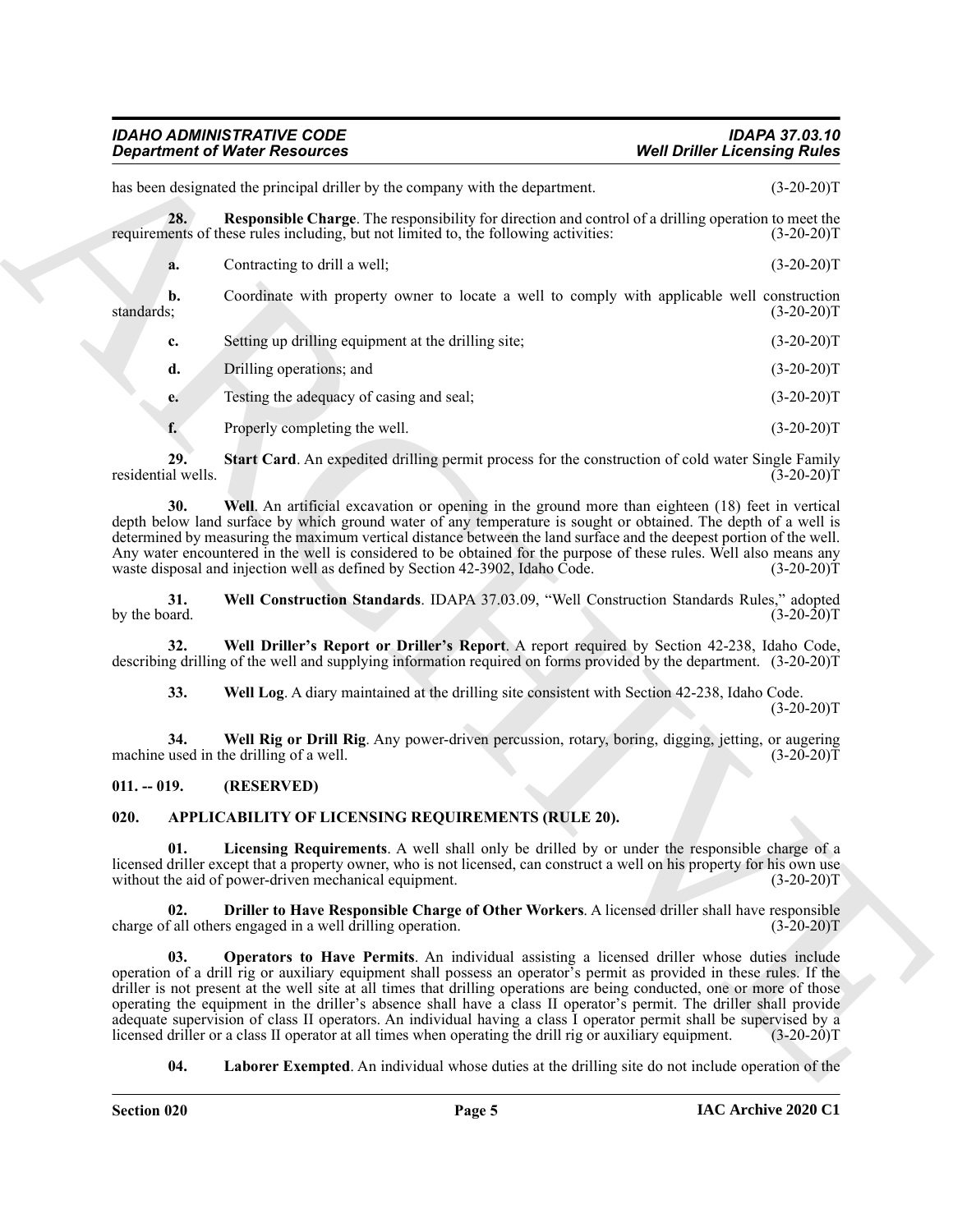drill rig or auxiliary equipment at any time is not required to have either a driller's license or an operator's permit.  $(3-20-20)T$ 

<span id="page-5-3"></span>**05. Company to be Licensed**. No company shall drill or contract to drill a well or wells unless the company has been issued a license and has employed a principal driller as described in accordance with these rules.  $(3-20-20)T$ 

<span id="page-5-4"></span>**06. Drillers to Decommission (Abandon) Wells**. Only licensed drillers may decommission (abandon) wells, except that wells may be decommissioned (abandoned) by the owner after receiving a specific waiver from the Director. (3-20-20)T

#### <span id="page-5-5"></span><span id="page-5-0"></span>**021. CONSTRUCTION AND USE OF HOLES THAT ARE NOT WELLS (RULE 21).**

<span id="page-5-8"></span>**01. When a License Is Not Required**. A person drilling a hole that does not meet the definition of a well does not need a driller's license or operator's permit. (3-20-20)T

**02. Holes Not Defined as Wells**. The following list describes the types of holes that are not wells for purposes of these rules: (3-20-20)T

<span id="page-5-7"></span>**a.** Holes with total depth less than eighteen (18) feet. (3-20-20)T

**b.** Holes for collecting soil or rock samples, determining geologic properties, or mineral exploration, including gravel pits.  $(3-20-20)T$ or extraction, including gravel pits.

**c.** Holes for oil and gas exploration for which a permit has been issued pursuant to Section 47-320, Idaho Code. (3-20-20)T Idaho Code. (3-20-20)T

**d.** Holes for constructing building foundations or de-watering building or dam foundation ons. (3-20-20)  $e$ xcavations. (3-20-20)T

<span id="page-5-6"></span>**e.** Holes for the installation of standpipes or piezometers to monitor the saturation of dam embankments or foundations or to measure uplift forces on buildings, dams and other structures. (3-20-20)T

**Construent of Water Resources** Well Drille Lectricity of Relations (a) the second of the second of the second of the second of the second of the second of the second of the second of the second of the second of the secon **03. Converting a Hole Not Constructed as a Well for Use as a Well**. A hole that was not constructed as a well by or under the responsible charge of a driller, if subsequently converted to obtain water, to monitor water quantity or quality, or to dispose of water or other fluids, shall be reconstructed by a driller to comply with well construction standards and drilling permit conditions. The owner shall obtain a drilling permit, a water right or other approval if needed, and have the hole inspected and modified by a licensed driller as necessary to meet well construction standards. The driller shall file a driller's report for the well. (3-20-20)T

#### <span id="page-5-1"></span>**022. -- 029. (RESERVED)**

#### <span id="page-5-9"></span><span id="page-5-2"></span>**030. OBTAINING A LICENSE FOR AN INDIVIDUAL DRILLER (RULE 30).**

**01. Application Requirements**. An individual desiring a license shall file with the department and application on a form provided by the department accompanied by the following: (3-20-20) completed application on a form provided by the department accompanied by the following:

<span id="page-5-10"></span>**a.** The application fee required by Section 42-238, Idaho Code. (3-20-20)T

**b.** Written documentation of drilling experience, compliance history, and the names and addresses of three (3) references to confirm the applicant's drilling experience. (3-20-20)T

**c.** A list of all drill rigs used by or under the responsible charge of the applicant providing the make, model, and type. (3-20-20)T

**d.** The names and addresses of all licensed drillers and permitted operators that will work under the responsible charge of the applicant. (3-20-20)T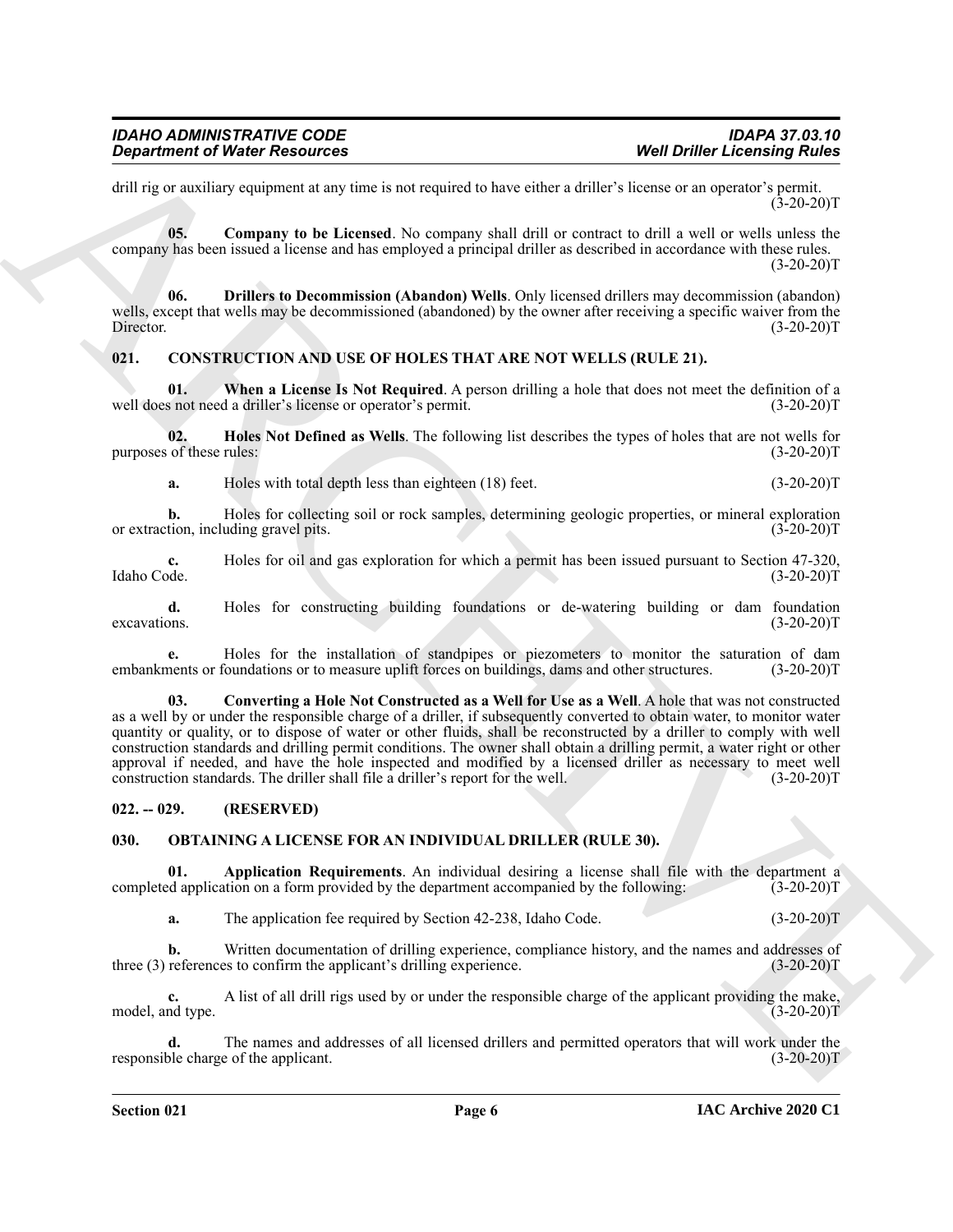#### <span id="page-6-4"></span>**02. Experience Requirements.** (3-20-20)T

**a.** An applicant shall have a minimum of twenty-four (24) months of drilling experience. An applicant will be credited with one (1) month of drilling experience for each one hundred sixty (160) hours of employment as a driller or operator, or the equivalent, as determined by the director. Experience drilling monitoring wells, geothermal wells or other cased wells will be credited as experience by the Director if the equipment and drilling methods are applicable to water well construction. (3-20-20) applicable to water well construction.

**Constrained of Notice Resources** Well Drifts Licensing Rules<br>
Well Drifts Licensing Rules<br>
(19) and proposed Rules and the system of the system (2) smaller diffuse exposition the system of the system of the system of the **b.** An applicant for driller's license shall submit evidence to establish that the applicant, as an operator or driller, has successfully constructed a sufficient number of wells within the preceding twenty-four (24) months to demonstrate competency. Evidence of this experience can be demonstrated by the submission of driller's reports bearing the applicant's signature, well reports upon which the driller having responsible charge attests that the applicant drilled the wells or other documentation acceptable to the director. (3-20-20)T

Twelve (12) of the twenty-four (24) months drilling experience must have occurred within the five mediately preceding the filing of the application. (3-20-20)<sup>T</sup>  $(5)$  year period immediately preceding the filing of the application.

**d.** Successful completion of classroom study in geology, well drilling, map reading, and other related subjects may be substituted for up to, but not exceeding, twelve (12) months of drilling experience. The director will determine the number of months of classroom study, up to twelve (12), to be credited as experience. (3-20-20)T

<span id="page-6-3"></span>**03. Examination**. An applicant determined by the director to have adequate experience and an acceptable compliance history, as confirmed by references acceptable to the director, is eligible to take a written examination. The examination may include separate sections and shall test the applicant's knowledge of the following: (3-20-20) following: (3-20-20)T

**a.** Idaho statutes and rules relating to appropriation and use of ground water, well drilling, construction and use of injection wells and geothermal wells, and well driller licensing under the provisions of Title 42, Idaho Code. (3-20-20)T

**b.** Land description by government lot, quarter-quarter, section, township and range, and the use of portable GPS units. (3-20-20)T

**c.** Geologic material identification including the use of correct terminology in describing the geologic material.  $(3-20-20)T$ 

**d.** Well construction principles relating to the proper design, construction, development, and ment of wells. (3-20-20) abandonment of wells.

**e.** The occurrence, nature, and movement of ground water. (3-20-20)T

<span id="page-6-2"></span><span id="page-6-1"></span>**f.** The use of various types of drill rigs and auxiliary equipment. (3-20-20)T

#### <span id="page-6-0"></span>**031. OBTAINING A LICENSE FOR A COMPANY (RULE 31).**

**01. Application Requirements**. A company shall file with the department a complete application for a *l* license upon a form provided by the department to be accompanied by the following: (3-20-20)T company license upon a form provided by the department to be accompanied by the following:

**a.** The names and addresses of three (3) persons not affiliated with the company, whom the department can contact for information regarding the company's past well drilling operations, if any, and related business activities. (3-20-20)T

**b.** A complete record of the compliance history of the company and the owners and employees of the company.  $(3-20-20)T$ 

**c.** Designation of a principal driller who shall be a full time employee of the company and shall drill wells only for the company. A licensed driller who renders only occasional, part-time or consulting drilling services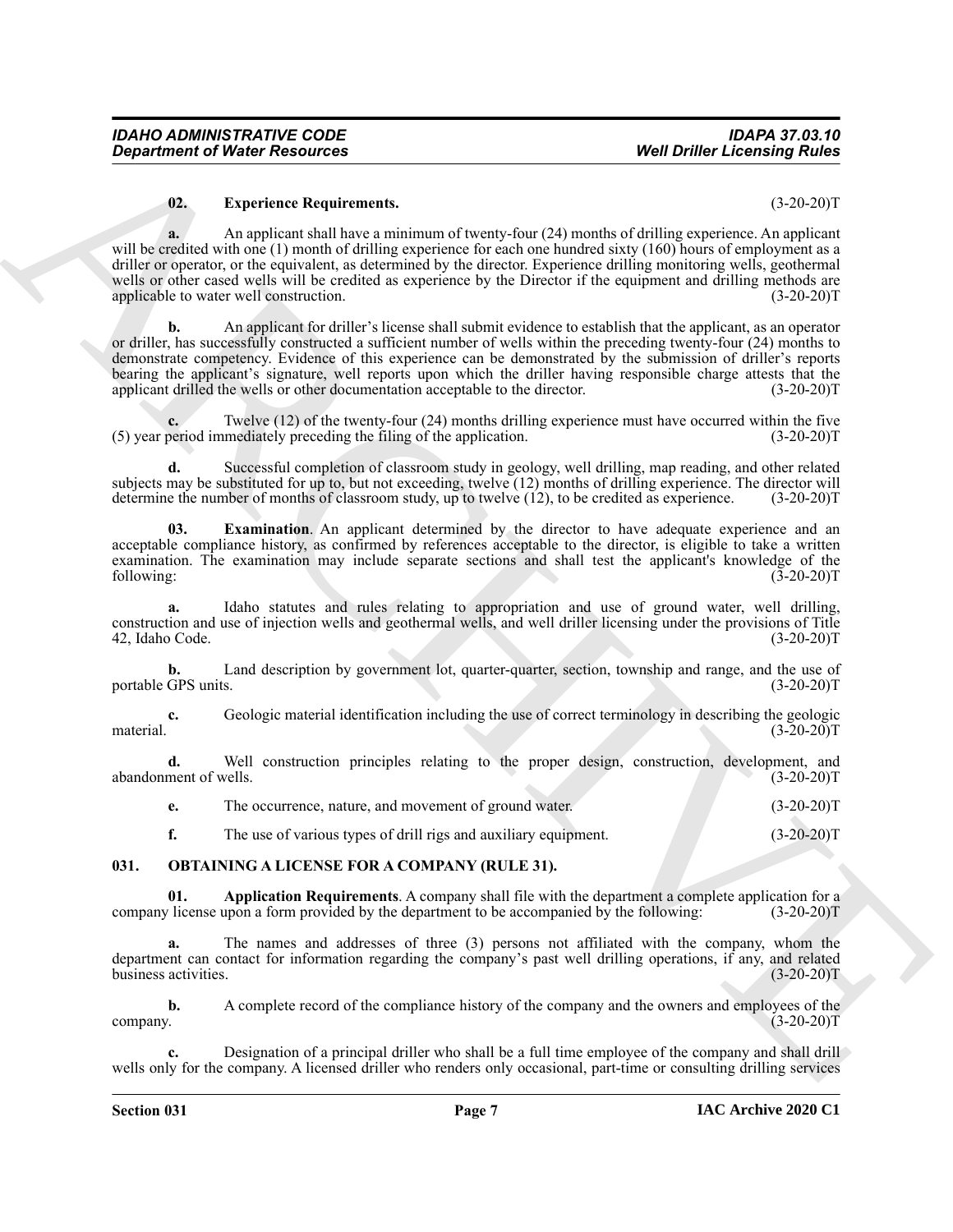to or for a company may not be designated as the principal driller. (3-20-20)T

<span id="page-7-1"></span>**d.** The names and addresses of drillers and operators presently employed. (3-20-20)T

**e.** A list of all drill rigs and other related equipment owned or used by the company providing the make, model, and type. (3-20-20)T

**02. Application Processing**. Applications received under this rule will be processed in accordance with Rule 33.  $(3-20-20)T$ 

#### <span id="page-7-2"></span><span id="page-7-0"></span>**032. OBTAINING AN OPERATOR'S PERMIT (RULE 32).**

**01. Application for Class I Operator's Permit**. A licensed driller or company proposing to employ a class I operator shall submit a completed application on a form provided by the director. The application shall:

 $(3-20-20)T$ 

<span id="page-7-3"></span>**a.** Be accompanied by the fee required by Section 42-238, Idaho Code.  $(3-20-20)T$ 

**b.** Be signed by the individual seeking the operator's permit and the licensed driller or principal driller mpany proposing to employ the operator. (3-20-20) of the company proposing to employ the operator.

**02. Application for Class II Operator's Permit**. A licensed driller or company proposing to employ dual who does not currently hold a class II operator's permit shall submit the following: (3-20-20)T an individual who does not currently hold a class II operator's permit shall submit the following:

<span id="page-7-4"></span>**a.** A completed application on a form provided by the department. (3-20-20)T

**b.** The fee required by Section 42-238, Idaho Code. No fee is required if the applicant is presently permitted as a class I operator, but the expiration date of the permit when converted to a class II operator's permit will remain as originally issued.

<span id="page-7-6"></span>**c.** Documentation that the operator has successfully constructed a sufficient number of wells, or has constructed wells for a sufficient length of time, or a combination of both to demonstrate competency. (3-20-20)T

**Considered of Noise Resources** the process that is a the parameter and the consequent the consequent (3.24-201)<br>
We have the same and the consequent of the same of the same of the same of the same of the same of the same **03. Written Examination**. An examination is not required for a class I operator's permit. An otherwise qualified applicant for a class II operator's permit shall obtain a satisfactory score on an examination as provided in Rule 34. The examination may be comprised of separate sections and shall test the applicant's knowledge of the<br>
(3-20-20) following: (3-20-20)T

**a.** Idaho statutes and rules relating to appropriation and use of ground water, well drilling, construction and use of injection wells and geothermal wells, and well driller licensing under the provisions of Title 42, Idaho Code. (3-20-20)T

**b.** Land description by government lot, quarter-quarter, section, township, and range, and the use of GPS units. (3-20-20) portable GPS units.

**c.** Geologic material identification including the use of correct terminology in describing geologic material.  $(3-20-20)T$ 

**d.** Well drilling principles relating to proper design, construction, development, and abandonment of (3-20-20)T wells.  $(3-20-20)T$ 

<span id="page-7-5"></span>**e.** The occurrence, nature, and movement of ground water. (3-20-20)T

**04. Operator Drills Only for Licensed Driller or Company**. An operator shall only drill for the licensed driller or company approved by the director. If an operator changes employment to another licensed driller or company, an application for an operator's permit shall be filed as provided in this rule. (3-20-20) company, an application for an operator's permit shall be filed as provided in this rule.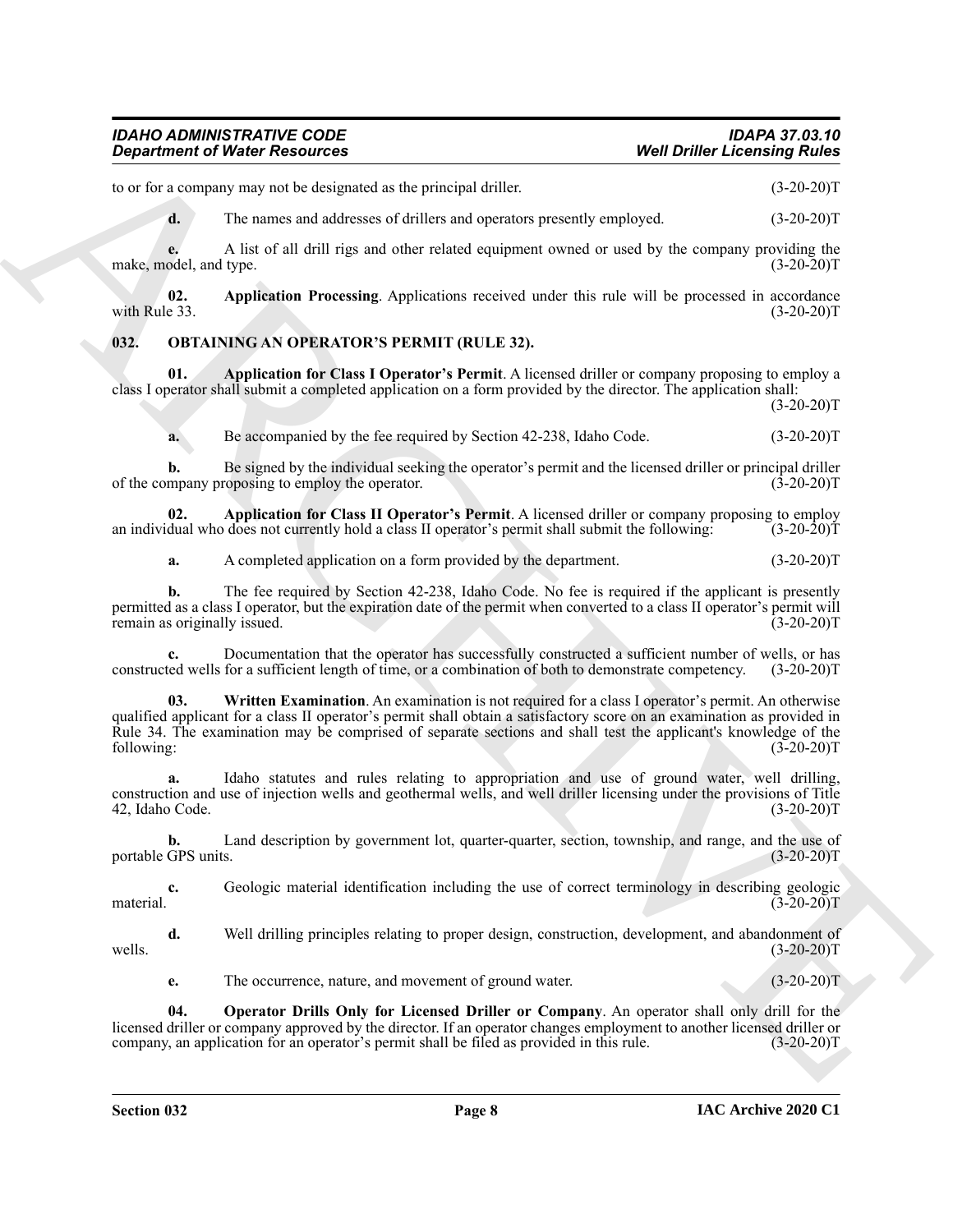<span id="page-8-9"></span>**05. Processing an Application for Operator's Permit**. The department will process an application tor's permit in accordance with Rule 33. (3-20-20) for operator's permit in accordance with Rule 33.

#### <span id="page-8-10"></span><span id="page-8-0"></span>**033. PROCESSING APPLICATION FOR A DRILLER'S LICENSE OR OPERATOR'S PERMIT (RULE 33).**

<span id="page-8-12"></span>**01. Incomplete Application**. If an application is incomplete, not properly signed, or does not include the information required by these rules, the department will advise the applicant in writing of the deficiency. If the deficiencies are not satisfied within ninety (90) days of sending the notice of the deficiency, the application will be void. The application fee is not refundable. (3-20-20) T

<span id="page-8-13"></span>**02. Issuance of License**. If the director, upon review of the application, determines that an applicant for license is qualified and the driller has subsequently taken and passed an examination, a notice will be sent to the applicant requesting a bond in an amount determined in accordance with Rule 60 be filed with the department. Upon receipt of a satisfactory bond, the director will issue a license to the applicant. (3-20-20)T

<span id="page-8-14"></span><span id="page-8-11"></span>**03. Issuance of Operator's Permits**. If the director determines that an applicant is qualified and has passed an examination, if required, the department will mail a notice and operator's permit card to the principal driller on behalf of the applicant. (3-20-20)T

**Considerably Well Drifts Encore and Constraints Premis The Metallicus Constraints Premis The Constraints Premis Constraints Premis The Constraints Premis Constraints Premis Constraints Premis Constraints Premis Constrain 04. Driller's License or Operator's Permit Issued With Conditions or Denial of License or Operator's Permit**. The Director may issue a license or operator's permit with specific conditions or limitations based on the applicant's experience and compliance history. The Director may refuse to issue or renew a driller's license permanently or for a designated period of time if the driller has previously constructed wells improperly or constructed a well without a valid driller's license. If the Director determines that the applicant is not qualified, the Director will deny the application. Notice of a denied application or a conditioned license or operator's permit will be given to the applicant in accordance with IDAPA 37.01.01, "Rules of Procedure of the Idaho Department of Water<br>Resources." (3-20-20)T Resources." (3-20-20)T

#### <span id="page-8-3"></span><span id="page-8-1"></span>**034. EXAMINATION PROCEDURES (RULE 34).**

<span id="page-8-7"></span>**01. Written Examination**. Written examinations will be offered at department offices on the first Monday of each quarter. If the first Monday is a legal holiday, written examination will be offered on the first Tuesday. Re-examination may be taken at a regularly scheduled examination date during a following quarter and shall be scheduled with the department office originally testing the applicant. (3-20-20) shall be scheduled with the department office originally testing the applicant.

<span id="page-8-6"></span>**Oral Examination**. Successful passage of an oral examination may satisfy all or a part of the written testing requirements under the following circumstances:  $(3-20-20)$ T

**a.** The applicant requests an oral rather than a written examination and shows cause acceptable to the director why the examination should be oral rather than written. Applicants desiring to take the examination orally shall request that an oral examination be scheduled allowing at least fifteen (15) days to set an examination date.

 $(3-20-20)T$ 

**b.** The director determines that because of the applicant's compliance history, additional testing is o determine the applicant's qualifications. (3-20-20) needed to determine the applicant's qualifications.

<span id="page-8-5"></span>**03. Examination Scoring**. The applicant shall pass each section of the examination with a score of percent (70%) or higher. (3-20-20) seventy percent  $(70%)$  or higher.

<span id="page-8-4"></span>**04. Assistance Must Be Authorized**. The use of written materials, equipment or other individuals to assist an applicant during an examination is prohibited unless specifically authorized by the department. An applicant receiving unauthorized assistance during an examination may be disqualified and the application may be rejected. An application filed by a disqualified applicant will not be processed for a period of up to one (1) year from the time of disqualification.  $(3-20-20)$ disqualification.

#### <span id="page-8-8"></span><span id="page-8-2"></span>**035. EXPIRATION AND RENEWAL OF LICENSE (RULE 35).**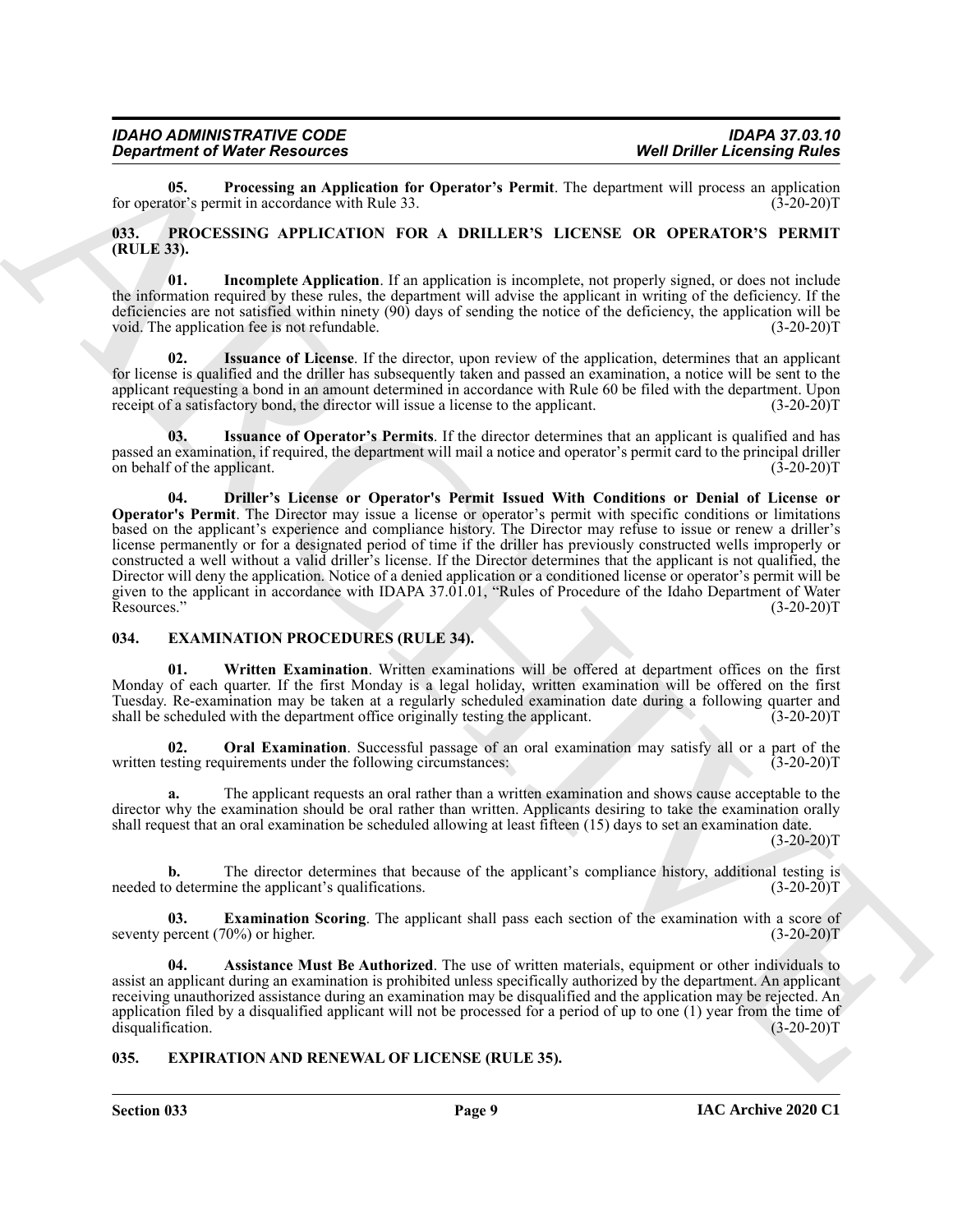<span id="page-9-8"></span>**01. Expiration of Licenses**. All licenses expire at the end of the licensing period for which they are issued. The licensing period begins April 1 and ends March 31 of the second year following issuance. (3-20-20)T

<span id="page-9-9"></span>**02. Renewal Application**. A license may be renewed by submitting a license renewal application including the following: (3-20-20)T

**a.** A completed application on a form provided by the department. An application to renew a license for an individual licensed driller shall be signed by the individual and an application to renew a license for a company shall be signed by the principal driller. (3-20-20)T

**b.** The renewal fee required by Section 42-238, Idaho Code. (3-20-20)T

**c.** A new bond or continuation certificate for an existing bond covering the licensed driller or company.  $(3-20-20)T$ 

**d.** If the application is for renewal of a license held by an individual, the application shall include on that the applicant has obtained the required continuing education credits. (3-20-20) verification that the applicant has obtained the required continuing education credits.

<span id="page-9-7"></span>**03. Continuing Education Requirements**. Fourteen (14) credit units are required for renewal of a license for an individual for any licensing period beginning on or after April 1, 2011. (3-20-20)T

<span id="page-9-10"></span>**04. Welding Competency**. A driller that has been issued a Notice of Violation for welding that does not comply with the well construction standards may be required to obtain a certificate of welding competency from the American Welding Society or similar organization. (3-20-20) T

#### <span id="page-9-2"></span><span id="page-9-0"></span>**036. EXPIRATION AND RENEWAL OF AN OPERATOR'S PERMIT (RULE 36).**

<span id="page-9-4"></span>**01. Expiration of Operator's Permits**. Class I and class II operator's permits shall expire on March 31 of the same year that the license of the licensed driller and company employing the operator expires. (3-20-20)T

<span id="page-9-5"></span>**02. Renewal Application**. An operator's permit may be renewed by submitting to the department an on for renewal including the following: application for renewal including the following:

**a.** A completed application on a form provided by the department. The operator seeking renewal and r under whose responsible charge the operator works shall sign the form. (3-20-20) the driller under whose responsible charge the operator works shall sign the form.

<span id="page-9-3"></span>**b.** The renewal fee required by Section 42-238, Idaho Code. (3-20-20)T

**c.** For renewal of a class II operator's permit, verification of the required continuing education credit (3-20-20) units.  $(3-20-20)T$ 

**03.** Continuing Education Required for Renewals. Fourteen (14) credit units are required for of a class II operator's permit for a licensing period beginning on or after April 1, 2011. (3-20-20) renewal of a class II operator's permit for a licensing period beginning on or after April 1, 2011.

<span id="page-9-6"></span>**04. Welding Competency**. An operator's work that has resulted in a Notice of Violation for welding that does not comply with the Well Construction Standards may be required to obtain a certificate of welding competency from the American Welding Society or similar organization. (3-20-20)

#### <span id="page-9-12"></span><span id="page-9-11"></span><span id="page-9-1"></span>**037. PROCESSING APPLICATION TO RENEW LICENSE OR OPERATOR'S PERMIT (RULE 37).**

**Considered of Nearly Considered Matures (Mel Delle Lecensing Rudes)**<br>
U. Explained of Lecensing Rudes<br>
The Lecensing Rudes (Secondary Matures Considered Matures (Secondary Matures Considered Matures (Secondary Matures Co **01. Processing Applications for Renewal**. Applications for renewal will be processed in the order received by the department. The department shall receive a complete application for renewal no later than March 15 to assure that the license or operator's permit will remain in force without interruption. If the director determines that the application is complete and the applicant is qualified, the license or operator's permit will be renewed for the period ending on March 31 of the second year after approval of the renewal. (3-20-20)T

#### <span id="page-9-13"></span>**02. Regulatory Compliance Required for Renewals**. A license or operator's permit will not be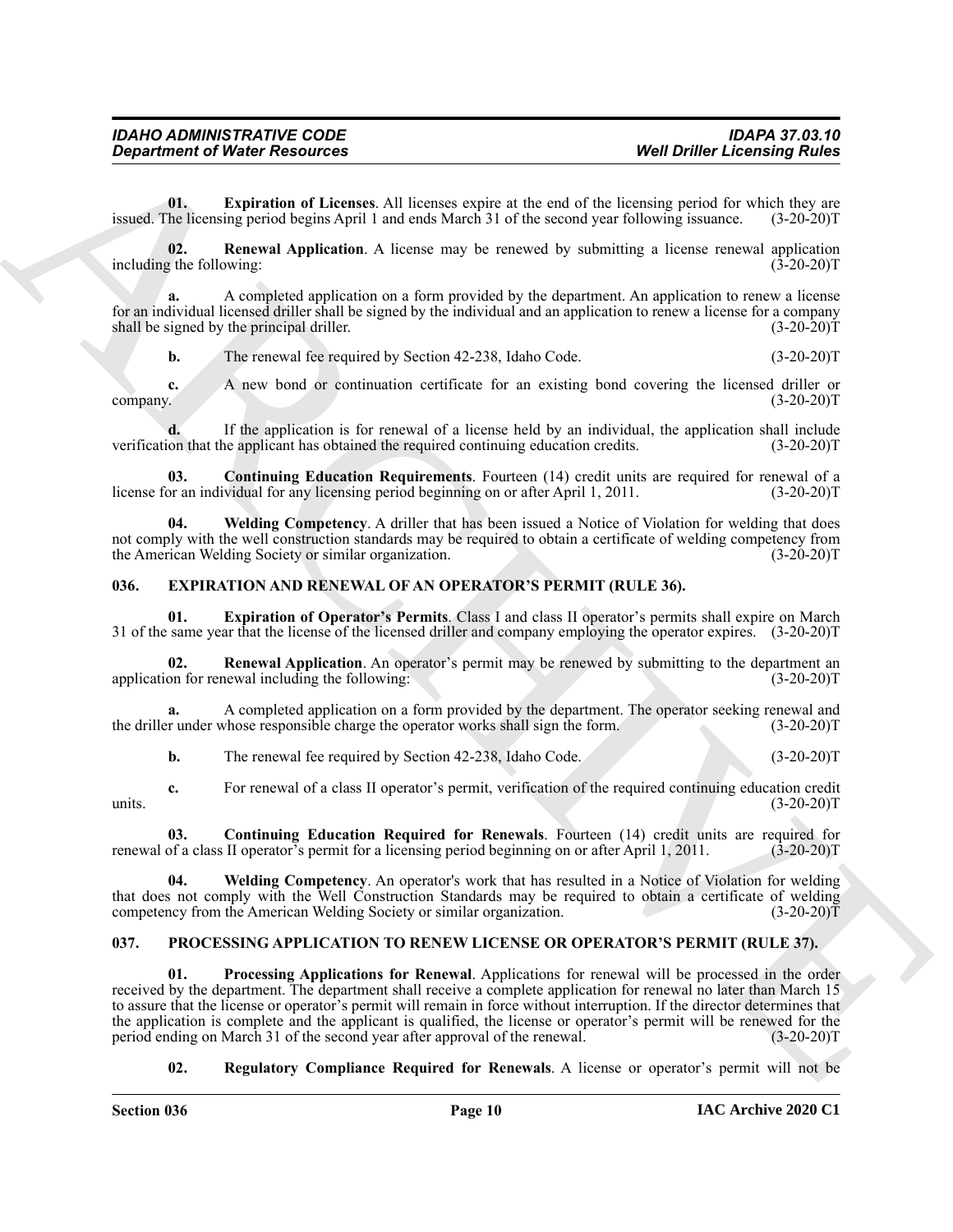| <b>IDAHO ADMINISTRATIVE CODE</b>     | <b>IDAPA 37.03.10</b>               |
|--------------------------------------|-------------------------------------|
| <b>Department of Water Resources</b> | <b>Well Driller Licensing Rules</b> |

renewed if the applicant has not submitted all required driller's reports, applications for drilling permits, fees, agreed civil penalties, has not complied with all orders requiring repair or abandonment of improperly constructed wells or is not otherwise in compliance with Sections 42-235 and 42-238, Idaho Code, and the applicable rules. (3-20-20)T

<span id="page-10-6"></span><span id="page-10-4"></span>**03. Compliance History**. If the Director determines that the applicant has exhibited an unacceptable compliance history, the Director may deny renewal, refuse renewal for a specified time, or renew with conditions, including but not limited to an increased bond amount. (3-20-20) including but not limited to an increased bond amount.

**Solution of Water Newsletz Constitution 1998** (and the experiment of Water Definition 2008) and the experiment of the experiment of the experiment of the experiment of the experiment of the experiment of the experiment o **04. Renewal of Expired Licenses or Operator's Permits**. A license or an operator's permit which has expired or otherwise not been in effect for a period not exceeding three (3) years shall be renewed in accordance with the requirements of Rule 35 or Rule 36 as appropriate. An applicant for renewal shall provide verification of earned credit units required for the entire period since the license or class II operator's permit was last issued. If a license or operator's permit has been expired or otherwise not effective for a period of more than three (3) years, an application for a new license shall be submitted in accordance with Rule 30 for an individual license, Rule 31 for a company or Rule 32 for an operator's permit. The director may waive the examination requirement if the applicant has been previously licensed or permitted in the state of Idaho. (3-20-20)T

<span id="page-10-7"></span>**05. Reuse of Identification Numbers**. The identification number assigned to a license by the department will not be reused if the license has been expired or otherwise not in effect for three (3) years or more except, at the director's discretion, the number may be reissued to the original owner. (3-20-20)T

<span id="page-10-5"></span>**06. Condition or Denial of an Application for Renewal**. If the Director determines that the applicant has not or cannot fully comply with these rules, a license or operator's permit may be issued with conditions. If the Director determines that the applicant is not qualified, the Director will deny the application. When there are documented violations of well drilling laws and/or rules, including well construction standards, the Director may consult with the Driller's Advisory Committee, created in accordance with Rule 80, prior to making a decision to issue a conditional license or operator's permit or to deny an application based on the applicant's compliance history. Notice of a denied application or a conditioned license will be given as provided in IDAPA 37.01.01, "Rules of Procedure of the Idaho Department of Water Resources." (3-20-20)T

#### <span id="page-10-0"></span>**038. -- 049. (RESERVED)**

#### <span id="page-10-2"></span><span id="page-10-1"></span>**050. DUTIES AND RESPONSIBILITIES OF DRILLERS, COMPANIES AND OPERATORS (RULE 50).**

#### <span id="page-10-3"></span>**01. Licensed Drillers and Principal Drillers**. All licensed drillers and principal drillers shall:

 $(3-20-20)T$ 

**a.** Allow drilling only by those authorized by and under the supervision required by these rules and g to any conditions of the license or permit. (3-20-20) according to any conditions of the license or permit.

**b.** Complete each well in compliance with IDAPA 37.03.09, "Well Construction Standards Rules," ing permit conditions. (3-20-20)T and drilling permit conditions.

**c.** Have a valid cash or surety bond in effect, as defined in Rule 60.  $(3-20-20)T$ 

**d.** Have the license number displayed in a conspicuous place on the drill rig using a metal identification plate provided by the department or other permanent marking approved by the director. The displayed license number shall represent the company or individual driller license under which the well is being drilled. One plate will be issued upon initial licensure with replacement and additional plates available for a fee. (3-20-20)T

**e.** Keep current the department's list of operators and drillers employed by the licensed driller or company, including current addresses for the company, drillers, and operators. The licensed driller or principal driller shall be held responsible for all drilling activity of a driller or operator under their supervision until such notification has been submitted in writing to the department that the driller or operator is no longer employed by the licensed driller or company. (3-20-20)T

**f.** Have at the drilling site the driller's license and drilling permit or other written authorization from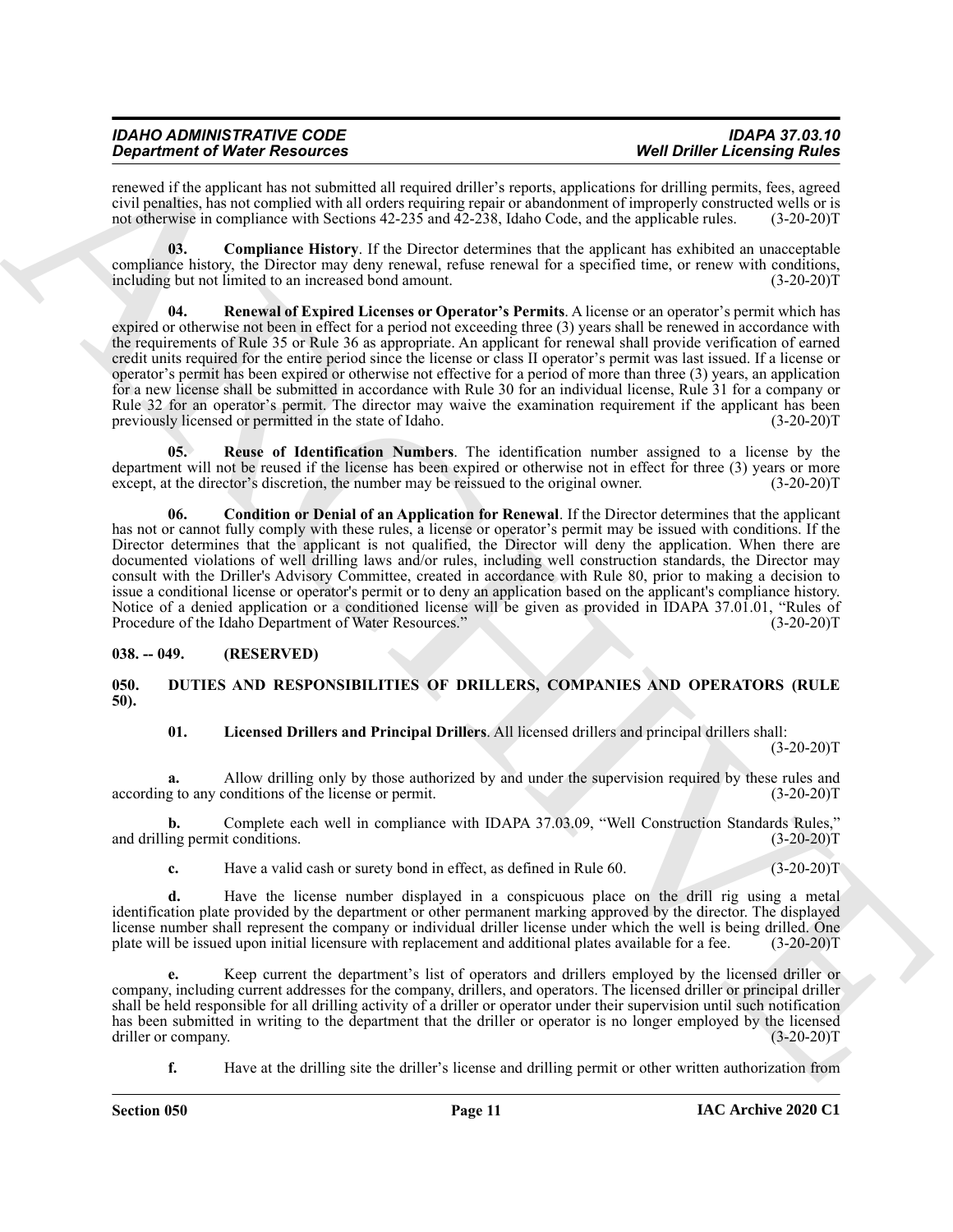<span id="page-11-1"></span><span id="page-11-0"></span>

| - 02. | <b>Companies.</b> Companies shall: |  | $(3-20-20)T$ |
|-------|------------------------------------|--|--------------|
|       |                                    |  |              |

|                                 | <b>Department of Water Resources</b>                                                                                                                                                                                                                                                                                                                                                                                                                                                                                                                                                     | <b>Well Driller Licensing Rules</b> |
|---------------------------------|------------------------------------------------------------------------------------------------------------------------------------------------------------------------------------------------------------------------------------------------------------------------------------------------------------------------------------------------------------------------------------------------------------------------------------------------------------------------------------------------------------------------------------------------------------------------------------------|-------------------------------------|
| the director to drill the well. |                                                                                                                                                                                                                                                                                                                                                                                                                                                                                                                                                                                          | $(3-20-20)T$                        |
| g.                              | Only drill wells in contaminated areas identified by the department or in areas of drilling concern<br>so designated by the department with specific written authorization of the director. Verbal authorizations to drill and<br>pre-approved drilling permits (start cards) do not authorize drilling in these areas.                                                                                                                                                                                                                                                                  | $(3-20-20)T$                        |
| h.<br>these uses.               | Only drill a public drinking water supply well, as defined in IDAPA 58.01.08, "Idaho Rules for<br>Public Drinking Water Systems," low temperature geothermal resource or geothermal resource well with specific<br>written authorization from the director. Verbal authorizations and start card permits (start cards) are not authorized for                                                                                                                                                                                                                                            | $(3-20-20)T$                        |
| i.                              | Monitor and record bottom-hole temperature in areas where low temperature geothermal resources<br>are known or suspected or when the well is being constructed pursuant to IDAPA 37.03.09, Rule 30, as a low<br>temperature geothermal resource well. Bottom-hole temperature of every well being constructed pursuant to IDAPA<br>37.03.09, Rule 30, must be measured, recorded, and reported on the well drillers report.                                                                                                                                                              | $(3-20-20)T$                        |
|                                 | Maintain a daily well log at the drilling site acceptable to the department and as required by Section<br>42-238(11), Idaho Code. Pertinent data required to be recorded on the daily log must include information sufficient to<br>complete a well drillers report acceptable to the Director. The driller shall retain the well log for at least one (1) year<br>after the driller's report is submitted to the department.                                                                                                                                                            | $(3-20-20)T$                        |
| k.                              | Submit driller's reports, acceptable to the Director, on forms approved by the department within<br>thirty (30) days following removal of the drill rig from the drilling site at completion of the well. Driller's reports<br>shall be prepared from information recorded on the daily well log. Driller's reports returned to the driller due to<br>deficiencies must be corrected and returned to the department within thirty (30) days of mailing by the department.                                                                                                                | $(3-20-20)T$                        |
|                                 | Attach a well tag supplied by the department to every well drilled for which a drilling permit is<br>required. The tag shall be affixed permanently to the casing, or other permanent object attached to the well, by a<br>method approved by the Director prior to removing the well rig from the drilling site.                                                                                                                                                                                                                                                                        | $(3-20-20)T$                        |
| m.                              | Cause all drilling activity under the supervision of the driller to cease when the driller's license<br>expires, becomes invalid, or is suspended or revoked.                                                                                                                                                                                                                                                                                                                                                                                                                            | $(3-20-20)T$                        |
| 02.                             | Companies. Companies shall:                                                                                                                                                                                                                                                                                                                                                                                                                                                                                                                                                              | $(3-20-20)T$                        |
| a.                              | Have a principal driller designated with the department at all times.                                                                                                                                                                                                                                                                                                                                                                                                                                                                                                                    | $(3-20-20)T$                        |
| b.<br>company's license.        | Notify the department within ten (10) days of the principal driller leaving employment with the<br>company. The company's license shall immediately become void and of no effect when the principal driller leaves<br>employment with the company and shall remain so until the department has been notified in writing that a new<br>principal driller has been employed and designated by the company. Failure to designate a principal driller within<br>ninety (90) days of the departure of the designated principal driller is cause for the director to take action to cancel the | $(3-20-20)T$                        |
| c.                              | Maintain a bond in force at all time as required in Rule 60.                                                                                                                                                                                                                                                                                                                                                                                                                                                                                                                             | $(3-20-20)T$                        |
| 03.                             | <b>Operators.</b> Operators shall:                                                                                                                                                                                                                                                                                                                                                                                                                                                                                                                                                       | $(3-20-20)T$                        |
|                                 | Have in their possession a valid operator's permit while drilling wells.                                                                                                                                                                                                                                                                                                                                                                                                                                                                                                                 | $(3-20-20)T$                        |
| a.                              |                                                                                                                                                                                                                                                                                                                                                                                                                                                                                                                                                                                          |                                     |
| $\mathbf{b}$ .                  | Only drill wells as authorized by the operator's permit.                                                                                                                                                                                                                                                                                                                                                                                                                                                                                                                                 | $(3-20-20)T$                        |
| c.                              | Maintain a complete and accurate well log at the drilling site.                                                                                                                                                                                                                                                                                                                                                                                                                                                                                                                          | $(3-20-20)T$                        |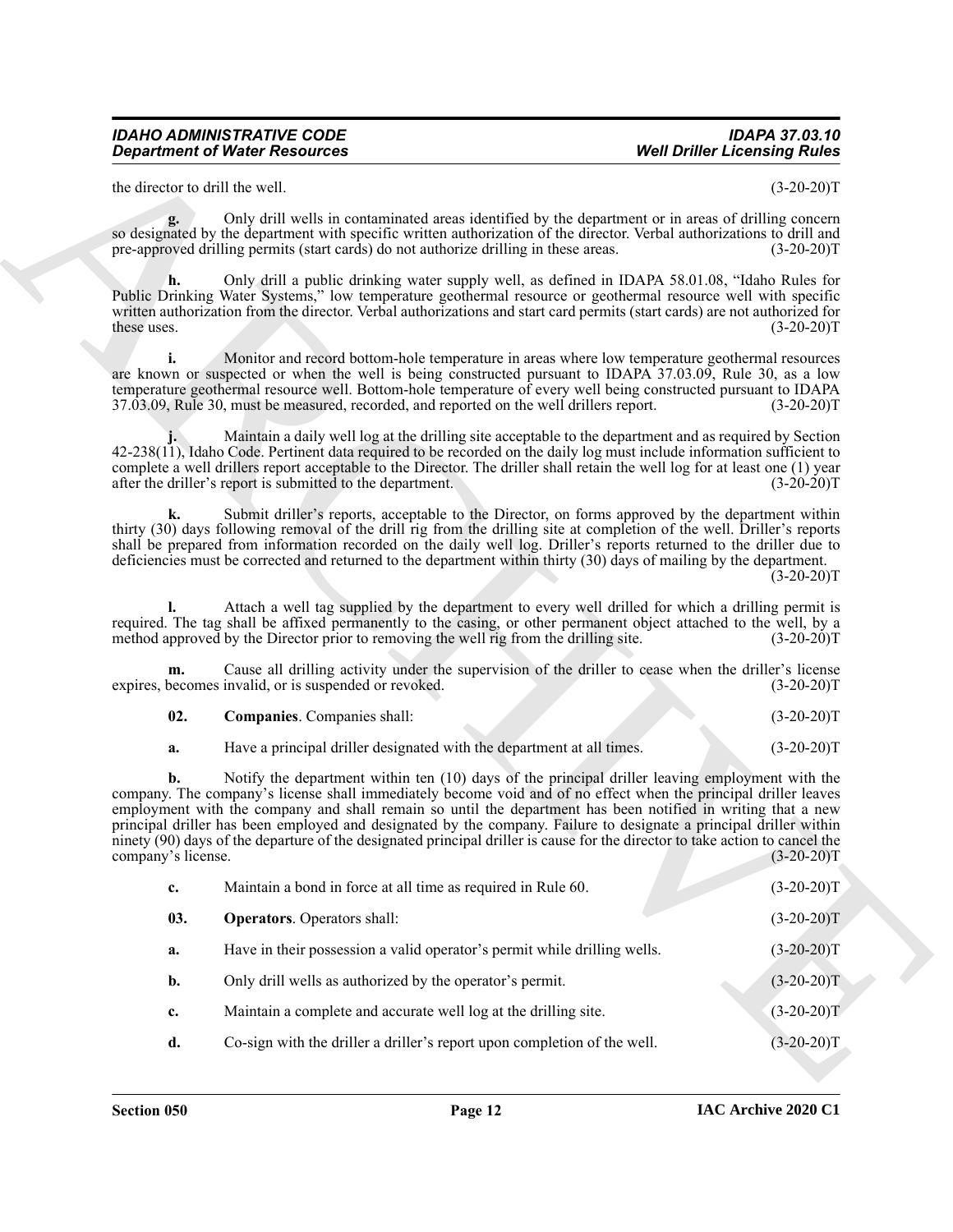#### <span id="page-12-0"></span>**051. -- 059. (RESERVED)**

#### <span id="page-12-4"></span><span id="page-12-1"></span>**060. BONDING (RULE 60).**

<span id="page-12-5"></span>**01. Bonding Requirements**. Each licensed driller or company shall submit a surety bond or cash bond in an amount determined by the director, within the limits of 42-238, Idaho Code, for each driller employed by the company, payable to the director for the licensing period. (3-20-20) company, payable to the director for the licensing period.

**a.** A company shall have a bond, which covers the drilling activities of each driller and operator employed by the company. If the licensed driller drills wells as an individual and not for a company, a separate bond must be filed with the director.

**b.** Drillers proposing to drill wells in an area of drilling concern, monitoring wells, public water supply wells, or wells to obtain or likely to encounter water with a bottom hole temperature greater than eighty-five (85) degrees Fahrenheit, shall submit an upgraded bond, in an amount determined by the director, at the time the drilling permit application is processed. Drillers anticipating drilling such wells may, instead, submit adequate bonding at the time of driller license application or renewal. (3-20-20) bonding at the time of driller license application or renewal.

**c.** The amount of the bond, within the limits prescribed in Section 42-238, Idaho Code, will be determined by the director based on the applicant's compliance history, the size and depth of wells the applicant proposes to construct and is authorized to drill, the complexity of the wells, the resource to be recovered, the area of operation of the applicant, the number of drillers and operators employed by a company, and other relevant factors.  $(3-20-20)T$ 

**d.** All bonds and continuation certificates must be on forms provided or approved by the department.  $(3-20-20)$ T

#### <span id="page-12-6"></span>**02. Cash Bonds**. (3-20-20)T

**a.** Acceptable Cash Bonds. Cash bonds shall be in a separate account readily accessible to the director for use as provided in these rules. The director will review cash bond proposals made by an applicant. Cash bonds shall be retained in financial institutions within the state of Idaho unless waived by the director. (3-20-20)T

**b.** Retention. The director will hold cash bonds for two (2) years from the date the driller requests that the bond be released unless replaced by another bond or the director determines that all wells drilled by the driller satisfy well construction standards. The release of a cash bond must be requested in writing. (3-20-20)T

<span id="page-12-11"></span>**03. License Void Without Bond**. If the issuing company cancels a bond, the bond expires or otherwise becomes non-effective during the term of a license, the license shall immediately become void and of no further effect until an adequate replacement bond is received by the department. (3-20-20) effect until an adequate replacement bond is received by the department.

#### <span id="page-12-2"></span>**061. -- 069. (RESERVED)**

#### <span id="page-12-7"></span><span id="page-12-3"></span>**070. CONTINUING EDUCATION (RULE 70).**

<span id="page-12-10"></span><span id="page-12-9"></span>**01. Requirements**. Every licensed driller or permitted operator must have earned at the time of renewal the applicable number of credit units required by these rules. The credit units shall have been obtained during the licensing period preceding the application for renewal. (3-20-20)T

**Considered of Nickel Resources** (Selling and the energy of the state of the state of the state of the state of the state of the state of the state of the state of the state of the state of the state of the state of the s **02. Earning Credit Units**. Credit units may be earned for time spent in attendance at workshops, seminars, short courses, and other educational opportunities devoted to drilling or related subjects acceptable to the Director and approved by the continuing education committee (CEC) and in compliance with the CEC guidelines. These may include completion of college courses, correspondence courses, videotaped courses, and other endeavors such as authoring appropriate publications. (3-20-20) T

<span id="page-12-8"></span>**03. Documentation**. Documentation to support credit units claimed is the responsibility of the licensed driller and permitted operator. Records required include but are not limited to: (3-20-20)T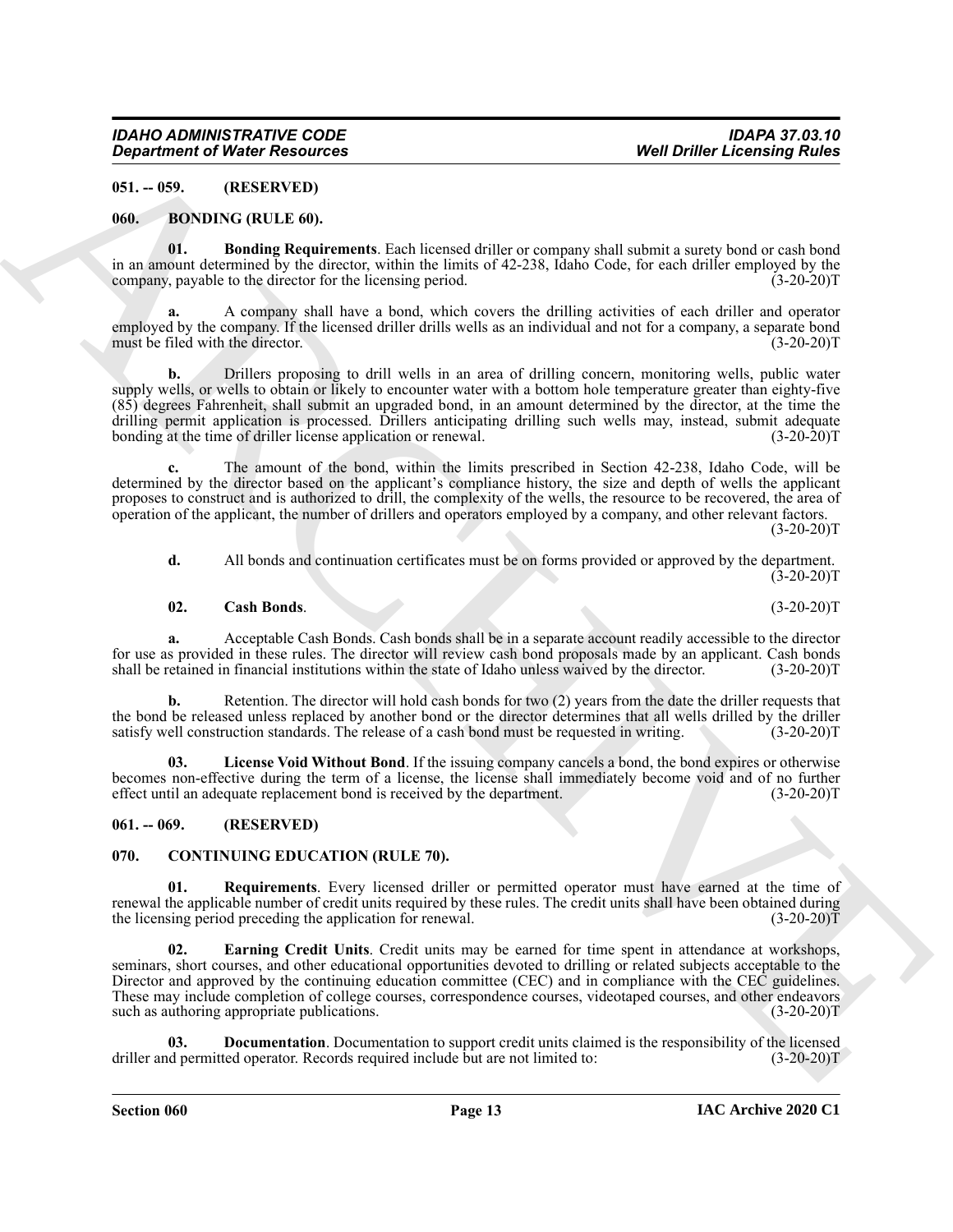**a.** A log showing the type of activity claimed, sponsoring organization, duration, instructor's name, and credit units. (3-20-20)T

**b.** Attendance verification records in the form of completion certificates or other official documents providing evidence of attendance and completion. (3-20-20)T

<span id="page-13-6"></span>**04. Submittal and Maintenance of Records**. Copies of continuing education records for the preceding license period shall be submitted with applications to renew licenses or permits. These records shall be maintained for a period of three (3) years and shall be available for review by the department at the request of the director. (3-20-20) director. (3-20-20)T

<span id="page-13-3"></span>**05. Insufficient Credit Units**. If at the time of renewal, the applicant is unable to provide verification of the required credit units, the director will deny renewal of the driller's license or operator's permit, except as otherwise provided in the following: (3-20-20)T

**a.** The director may withhold action on an application for renewal for a period not to exceed ninety (90) days to allow the applicant to provide verification of the required credit units. The applicant is not authorized to drill until the verification is provided and the renewal is issued. (3-20-20)T

**b.** The director may exempt an applicant from all or part of the continuing education requirements if the applicant served on active duty in the armed forces of the United States for one hundred twenty (120) consecutive days or more during the licensing period prior to filing the application for renewal; or the applicant suffered physical disability, serious illness, or other extenuating circumstances that prevented the applicant from earning the required units.  $(3-20-20)T$ 

**c.** A licensed driller or operator who has chosen to allow his license or permit to expire or otherwise become of no effect shall be exempt from continuing education requirements unless an application for renewal is filed less than three (3) years after the license or permit expired or otherwise became of no effect. (3-20-20)T

<span id="page-13-4"></span>**06. Out-of-State Residents**. The continuing education requirements for a non-resident applicant for a license or operator's permit shall be the same as for resident applicants. (3-20-20)T

<span id="page-13-5"></span>**07. Responsibility for Education Development and Implementation**. The Idaho Ground Water Association (IGWA) is delegated responsibility to develop and implement a program for continuing education for review and approval by the director. (3-20-20)T

#### <span id="page-13-7"></span><span id="page-13-0"></span>**071. CONTINUING EDUCATION COMMITTEE CONTINGENCY PLAN (RULE 71).**

Should the memorandum of understanding (MOU) and/or the contract between the department and the IGWA be breached, revoked, or not renewed, the CEC shall be organized and administered by the department. (3-20-20)T breached, revoked, or not renewed, the CEC shall be organized and administered by the department.

#### <span id="page-13-1"></span>**072. -- 079. (RESERVED)**

#### <span id="page-13-10"></span><span id="page-13-8"></span><span id="page-13-2"></span>**080. DRILLER'S ADVISORY COMMITTEE (RULE 80).**

**Constraint of Ninter Resources** Well Drille Learning Waters and Taures and Taures and Taures and Taures and Taures and Taures and Taures and Taures and Taures and Taures and Taures and Taures and Taures and Taures and Ta **01. Selection and Duties**. The Director may appoint a driller's advisory committee from the list of drillers holding valid licenses. The Director will solicit appointment recommendations from the IGWA and other licensed drillers. The Director will determine the term of appointment for members of the committee. The committee shall provide recommendations and suggestions concerning revision of these rules, the minimum standards for well construction, significant violations and other matters regarding well drilling. The committee members shall serve on a voluntary basis without compensation. The department will hold meetings at the discretion of the Director.

 $(3-20-20)T$ 

<span id="page-13-9"></span>**02. Reimbursement**. Travel costs shall be paid to members of the advisory committee for travel and per diem and for costs associated with attendance of advisory committee meetings held by the department.<br>Reimbursement shall be based on existing department policy covering travel and per diem expenses. (3-20-20)T Reimbursement shall be based on existing department policy covering travel and per diem expenses.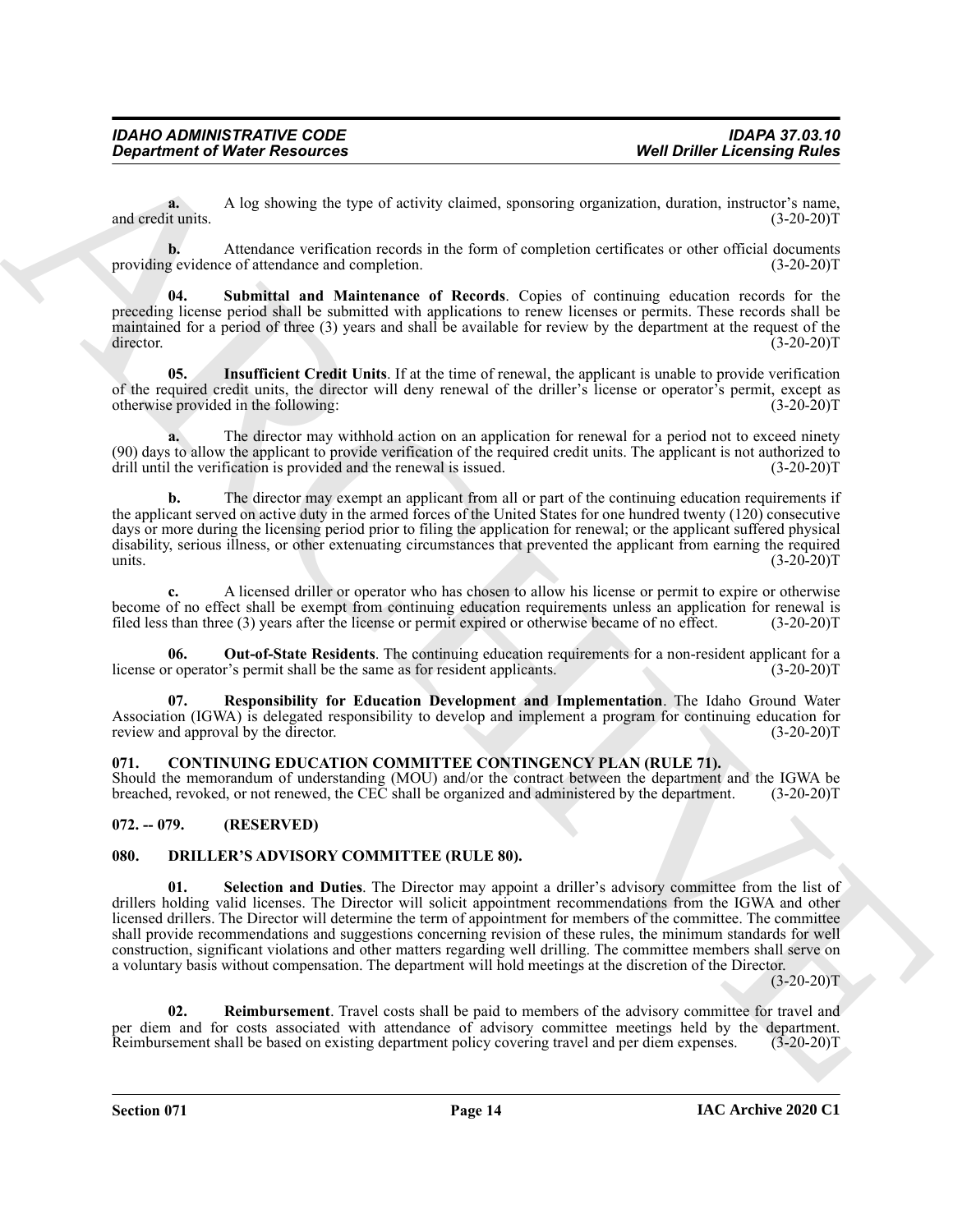#### *IDAHO ADMINISTRATIVE CODE IDAPA 37.03.10 Department of Water Resources Well Driller Licensing Rules*

<span id="page-14-0"></span>**081. -- 089. (RESERVED)**

#### <span id="page-14-3"></span><span id="page-14-1"></span>**090. ENFORCEMENT (RULE 90).**

<span id="page-14-5"></span><span id="page-14-4"></span>**01.** Violations. Violations of these rules or Sections 42-235 or 42-238, Idaho Code, will be enforced as in Sections 42-238 and 42-1701B, Idaho Code. (3-20-20)T provided in Sections 42-238 and 42-1701B, Idaho Code.

Department of Nixier Newsletter<br>
Well Defile Leveland School (2.25 or 12.25 s. that Case Case of the Nixier School (2.25 or 12.25 s. the Nixier School (2.25 or 12.25 s. the Nixier School (2.25 or 12.25)<br>
provided a Securi **02. Enforcement Policy**. An administrative policy providing guidelines for enforcement shall be published and maintained by department staff. A copy of the enforcement guidelines is available upon request at no charge. (3-20-20)T

<span id="page-14-2"></span>**091. -- 999. (RESERVED)**